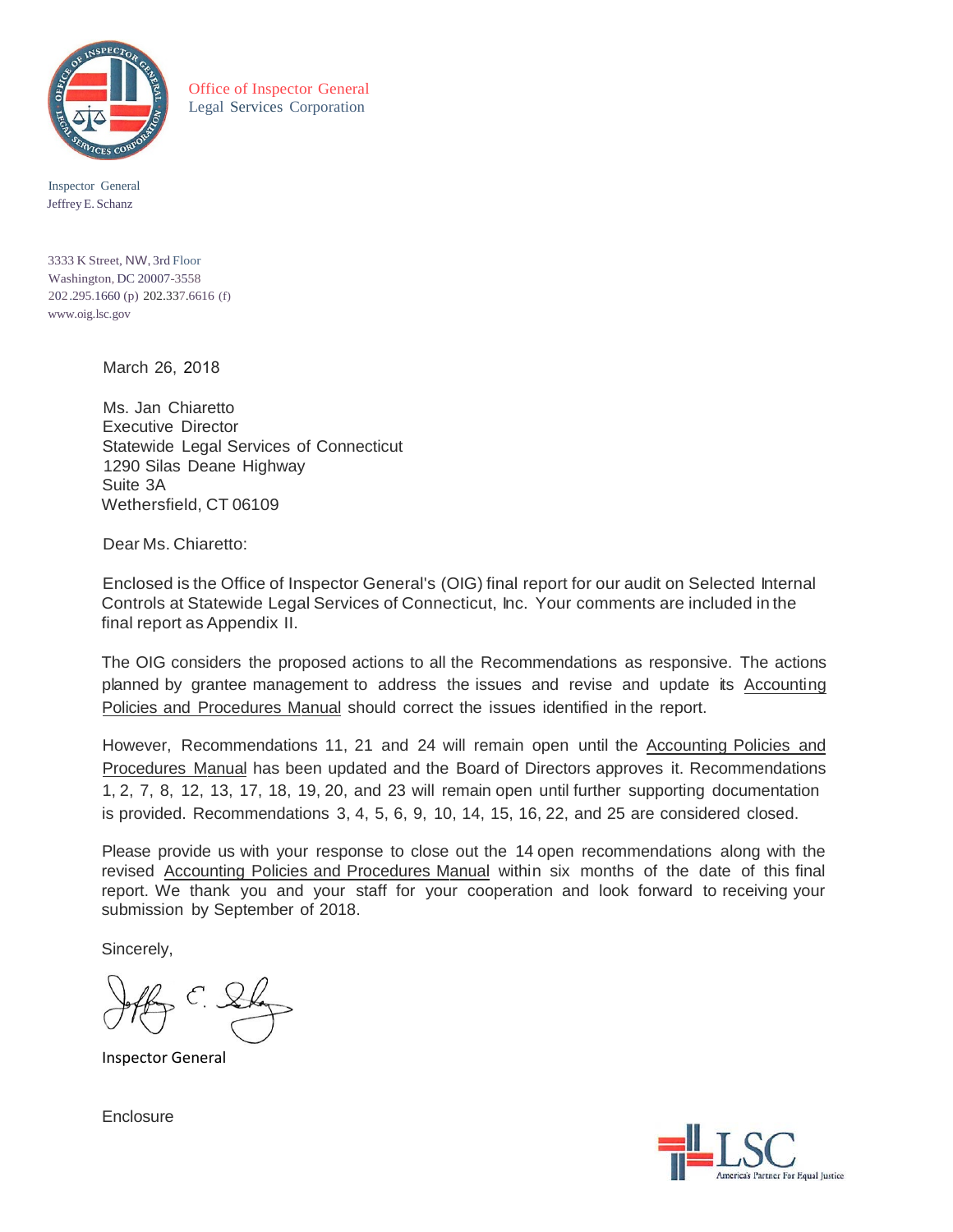cc: Legal Services Corporation Jim Sandman, President

> LynnJennings, Vice President for Grants Management

Statewide Legal Services of Connecticut. Inc. David P. Friedman, President, Murtha Cullina LLP Jean Perry Phillips, Vice President, Pullman & Comley, LLC

Sent by E-mail to Board of Directors Hugh F. Murray Ill Megan R. Naughton Margaret Castinado April Couloute Esther Darko Labib M. Fasihuddin Courtney A. George Salmun Kazerounian Kevin M. Smith Kathleen Snow Latonia C. Williams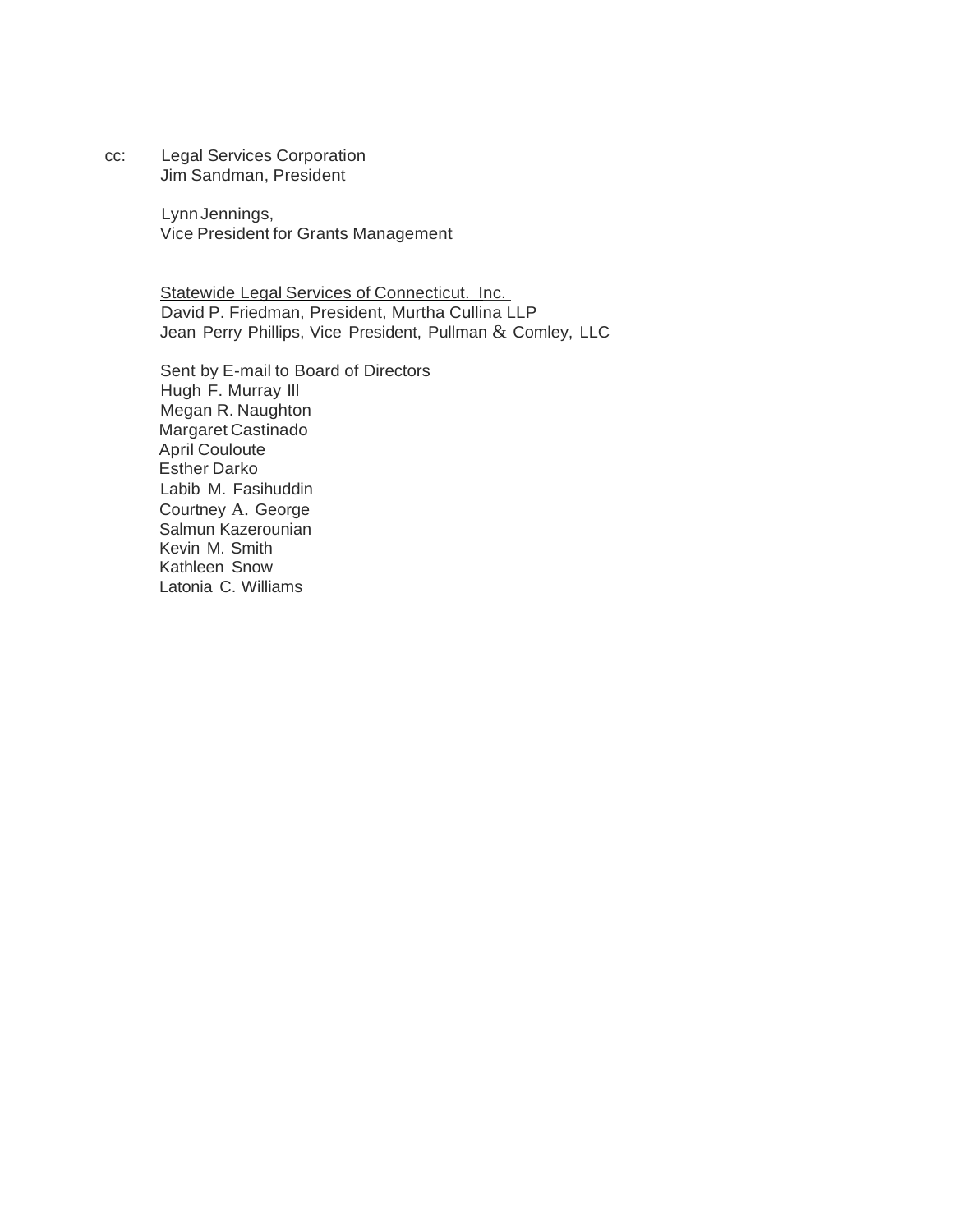# **LEGAL SERVICES CORPORATION**

## **OFFICE OF INSPECTOR GENERAL**

# **FINAL REPORT ON SELECTED INTERNAL CONTROLS**

# **STATEWIDE LEGAL SERVICES OF CONNECTICUT, INC.**

## **RNO 107000**

Report No. AU 18-02

March 2018

[www.oig.lsc.gov](http://www.oig.lsc.gov/)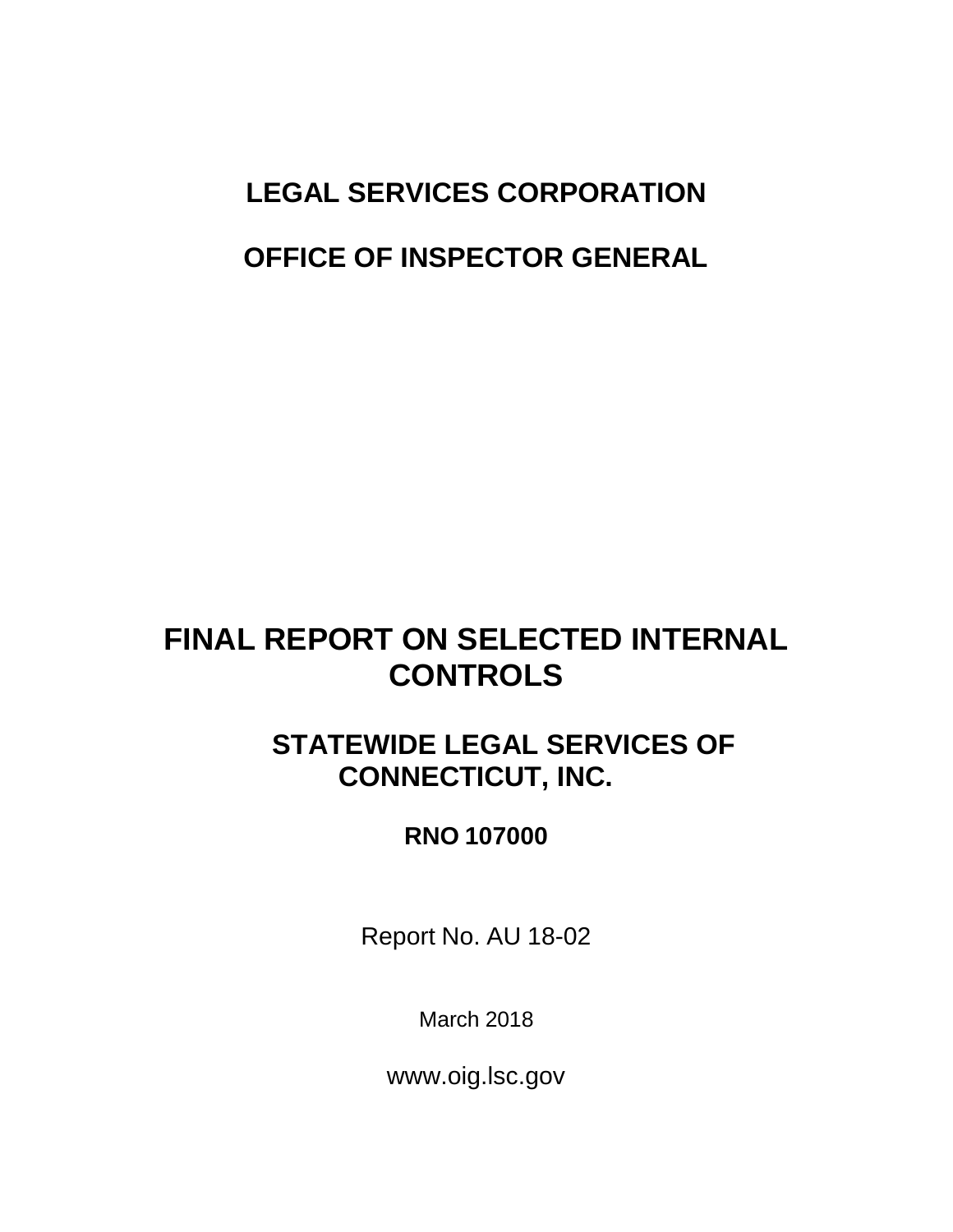## **TABLE OF CONTENTS**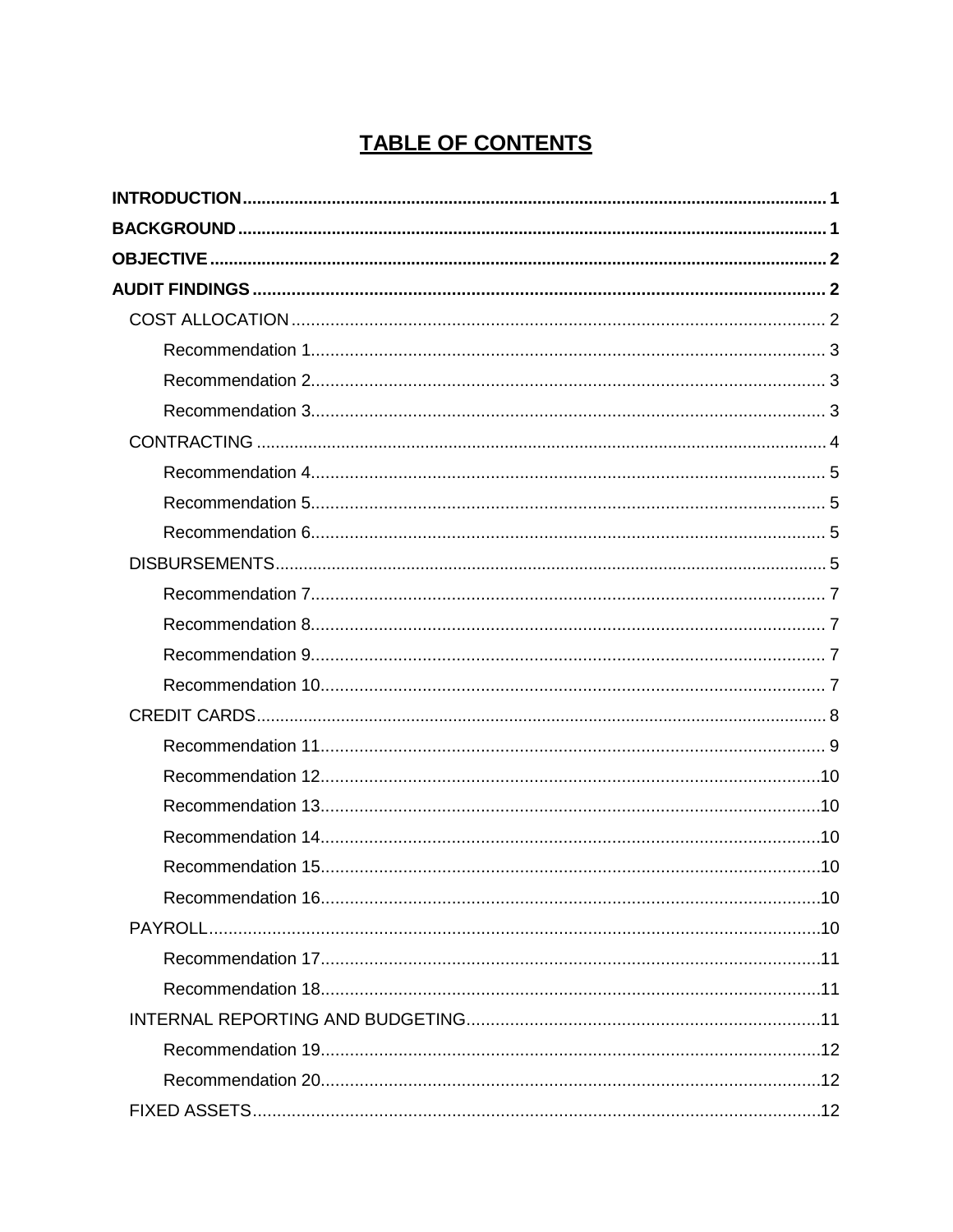APPENDIX II - GRANTEE MANAGEMENT COMMENTS .................... II-1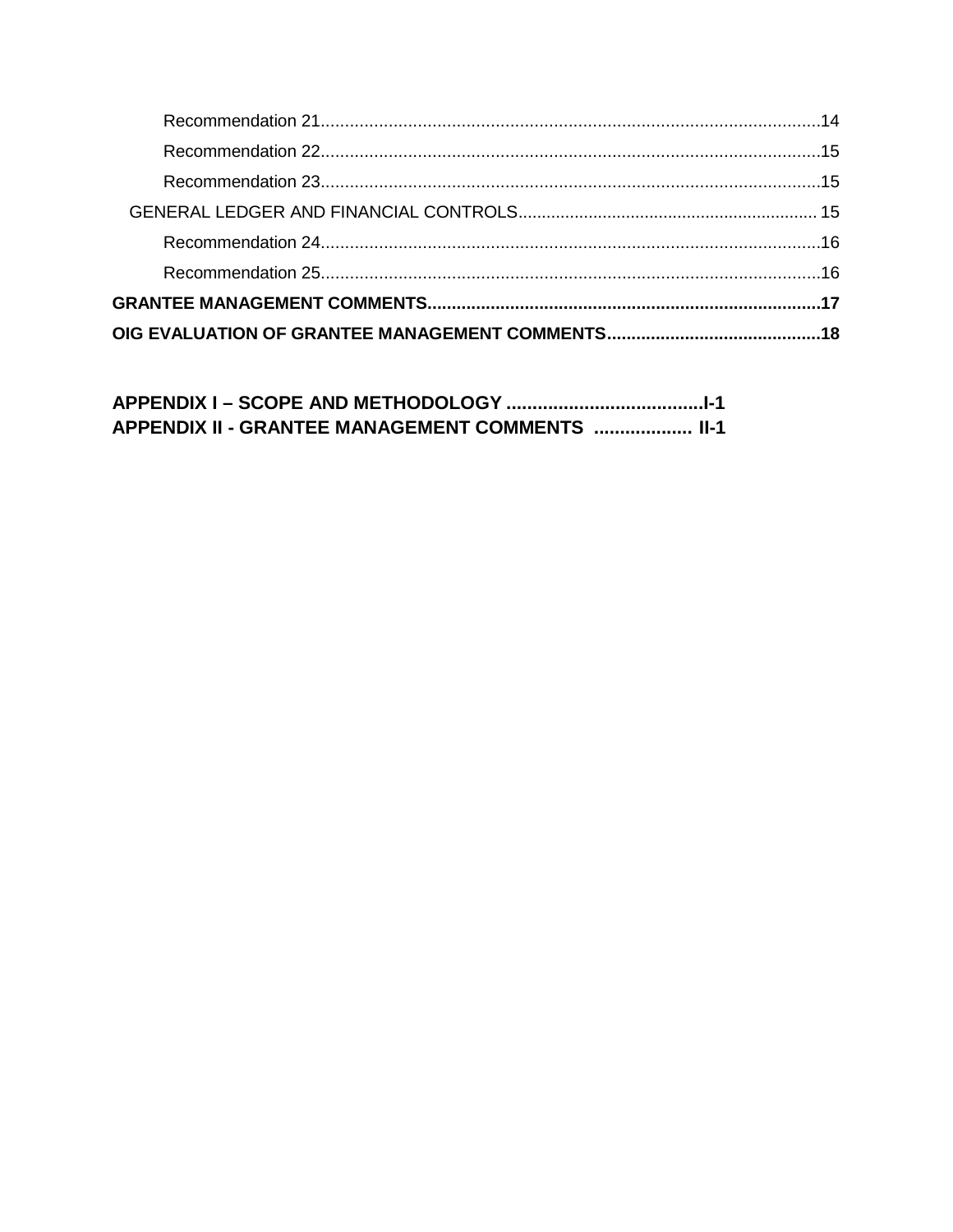## **INTRODUCTION**

<span id="page-5-0"></span>The Legal Services Corporation (LSC) Office of Inspector General (OIG) assessed the adequacy of selected internal controls in place at Statewide Legal Services of Connecticut, Inc. (SLSC or grantee) related to specific grantee operations and oversight. Audit work was conducted at the grantee's administrative office in Wethersfield, CT and LSC headquarters in Washington, DC.

In accordance with the Accounting Guide for LSC Recipients (2010 Edition) (Accounting Guide), Chapter 3, an LSC grantee "…is required to establish and maintain adequate accounting records and internal control procedures." The **Accounting Guide** defines internal control as follows:

[T]he process put in place, managed and maintained by the recipient's board of directors and management, which is designed to provide reasonable assurance of achieving the following objectives:

- 1. safeguarding of assets against unauthorized use or disposition;
- 2. reliability of financial information and reporting; and
- 3. compliance with regulations and laws that have a direct and material effect on the program.

Chapter 3 of the Accounting Guide further provides that each grantee "must rely… upon its own system of internal accounting controls and procedures to address these concerns" such as preventing defalcations and meeting the complete financial information needs of its management.

## **BACKGROUND**

<span id="page-5-1"></span>Statewide Legal Services of Connecticut, Inc. (SLSC) is a nonprofit corporation that provides legal assistance to residents of the State of Connecticut to the extent authorized by the Legal Services Corporation Act. SLSC is a telephonic intake and advocacy center committed to empowering low-income people to obtain justice by providing tools to address their civil legal needs.

SLSC receives financial assistance from various sources including LSC and Interest on Lawyers' Trust Accounts programs. According to the audited financial statements for December 31, 2016, LSC provided 81 percent or \$2,886,139 of the grantee's funding.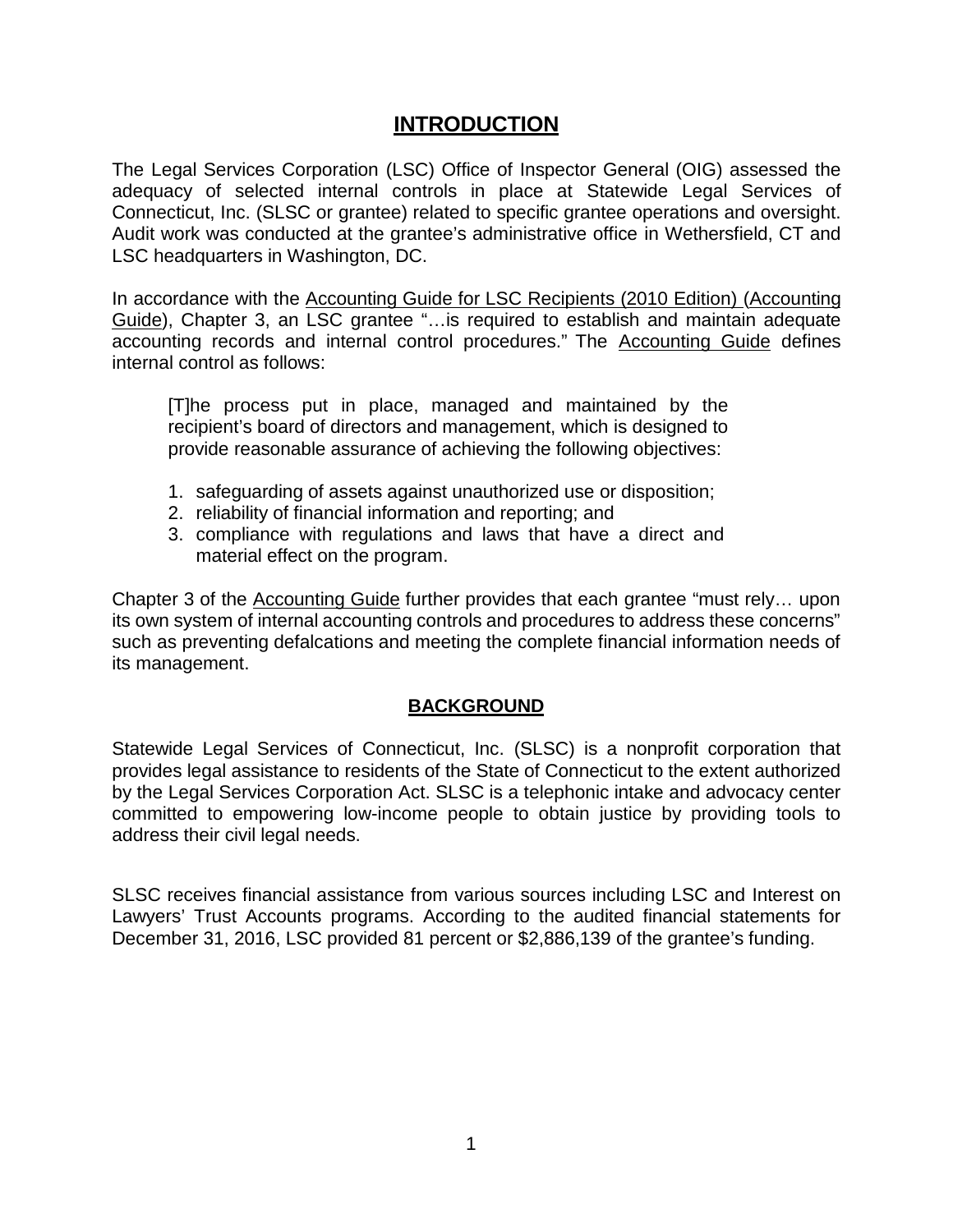## **OBJECTIVE**

<span id="page-6-0"></span>The overall objective was to assess the adequacy of selected internal controls in place at the grantee as the controls related to specific grantee operations and oversight, including program expenditures and fiscal accountability. The audit evaluated select financial and administrative areas and tested the related controls to ensure that costs were adequately supported and allowed under the LSC Act and LSC regulations.

## **AUDIT FINDINGS**

<span id="page-6-1"></span>To accomplish the audit objective, the OIG reviewed and tested internal controls related to disbursements, contracting, fixed assets, credit cards, cost allocation, derivative income, internal reporting and budgeting, general ledger and financial controls, employee benefits and payroll. While some of the controls were adequately designed and properly implemented as they relate to specific grantee operations and oversight, we found that controls in the areas detailed below need to be strengthened and/or formalized in writing.

## <span id="page-6-2"></span>**COST ALLOCATION**

SLSC's written policies and procedures for cost allocation mostly adhere to LSC's *Fundamental Criteria of an Accounting and Financial Reporting System (Fundamental Criteria)* contained in the LSC Accounting Guide. Based on grantee staff interviews and test work performed by the OIG, allocations were not always done in accordance with the grantee's documented policies and procedures.

### Accounting System

SLSC is not using the "class" or funding source within its accounting system. OIG test work revealed that allocations were not performed in the grantee's QuickBooks accounting system which also resulted in the absence of an audit trail to identify funding source expenditures. Also, there were no cost allocation journal entries for the LSC OIG to verify whether cost allocations are being correctly accounted for within the financial system.

The Finance Manager stated that cost allocations are performed in a separate excel spreadsheet and that she is still learning about the accounting system and its capabilities.

LSC Accounting Guide, 3-5.8, General Ledger, (b) Design: Fund Accounting/Cost Center Accounting/Functional Accounting, stipulates that the general ledger design should accommodate fund accounting and/or cost center accounting/functional accounting and other financial requirements in accordance with the most expedient procedures in the circumstances. Also, LSC Accounting Guide, 2-5, Accounting Records, stipulates that accounting records should be maintained in an automated accounting system to provide an adequate audit trail for all transactions.

Without an audit trail, it is difficult to determine or test whether allocations are performed accurately. Also, the failure to fully incorporate fund accounting into the program's accounting system may result in an inability to document compliance with federal requirements. The reliability of management reports generated from sources other than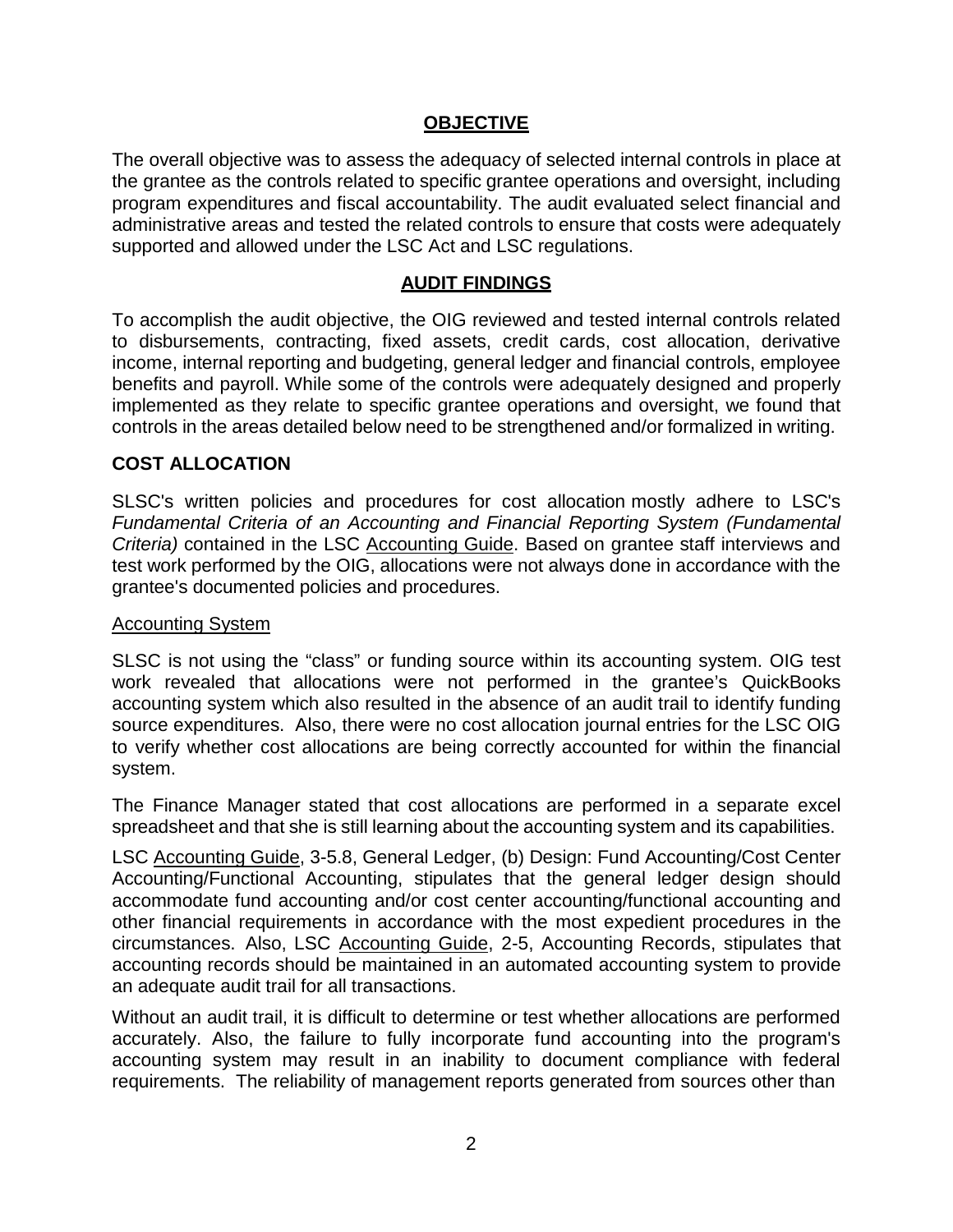<span id="page-7-3"></span>the general ledger can be significantly impaired and the actual report preparation significantly more cumbersome.

#### Inconsistent Allocation Methodology

We reviewed the grantee's practices over cost allocation and found that the written formula is not consistently being followed in allocating costs to LSC. Of the five expenses tested from SLSC's cost allocation excel spreadsheet, none were allocated in accordance with a set percentage, based on the ratio of the amount of the specific grant to the total of all SLSC grant income, or apportioned between grants according to formula. In addition, we found an accrued payroll expense from 2016 totaling \$107,981.85 and an accrued annual leave expense totaling \$10,800.09 that were not allocated according to the written policy. Both accrued expenses were charged to LSC.

The Finance Manager stated, in general, all costs are charged to other funding sources per the approved budget and whatever is left is charged to LSC. Grants from LSC's Technology Initiative Grant and Mashantuket Pequot Tribal National are the only exceptions, and are based on the hours entered into the timekeeping system and considered as direct costs. She added that moving forward she will use the allocation formula as written in the 2017 Accounting Policies and Procedures Manual.

LSC Accounting Guide, 3-5.9, Management Reports, stipulates that common expenses shall be allocated among the sources on the basis agreed to by the applicable funding organizations. In the absence of approved methods, expenses should be allocated in a fair, consistent, and equitable manner to individual cost centers and funds. Further, the allocation formula should be adequately documented with sufficient detail for the auditor, LSC, OIG, GAO and others to easily understand, follow, and test the formula.

The allocation of costs to an activity must demonstrate the total cost of the activity that a funding source is financing. Also, without a consistent, systematic basis for allocating costs, there is no assurance that LSC and other funding sources will receive their fair and equitable share of the costs.

**Recommendations:** The Executive Director should:

<span id="page-7-0"></span>**Recommendation 1:** ensure the accounting system's general ledger is designed to accommodate fund, cost or functional accounting which would allow for allocation of expenses by funding source and provide an adequate audit trail.

<span id="page-7-1"></span>**Recommendation 2:** enforce consistency in following the written cost allocation policy including all formulas and methodology.

<span id="page-7-2"></span>**Recommendation 3:** ensure the accounting staff obtain training on the accounting system's capabilities so staff will be able to utilize all the functions contained within the system.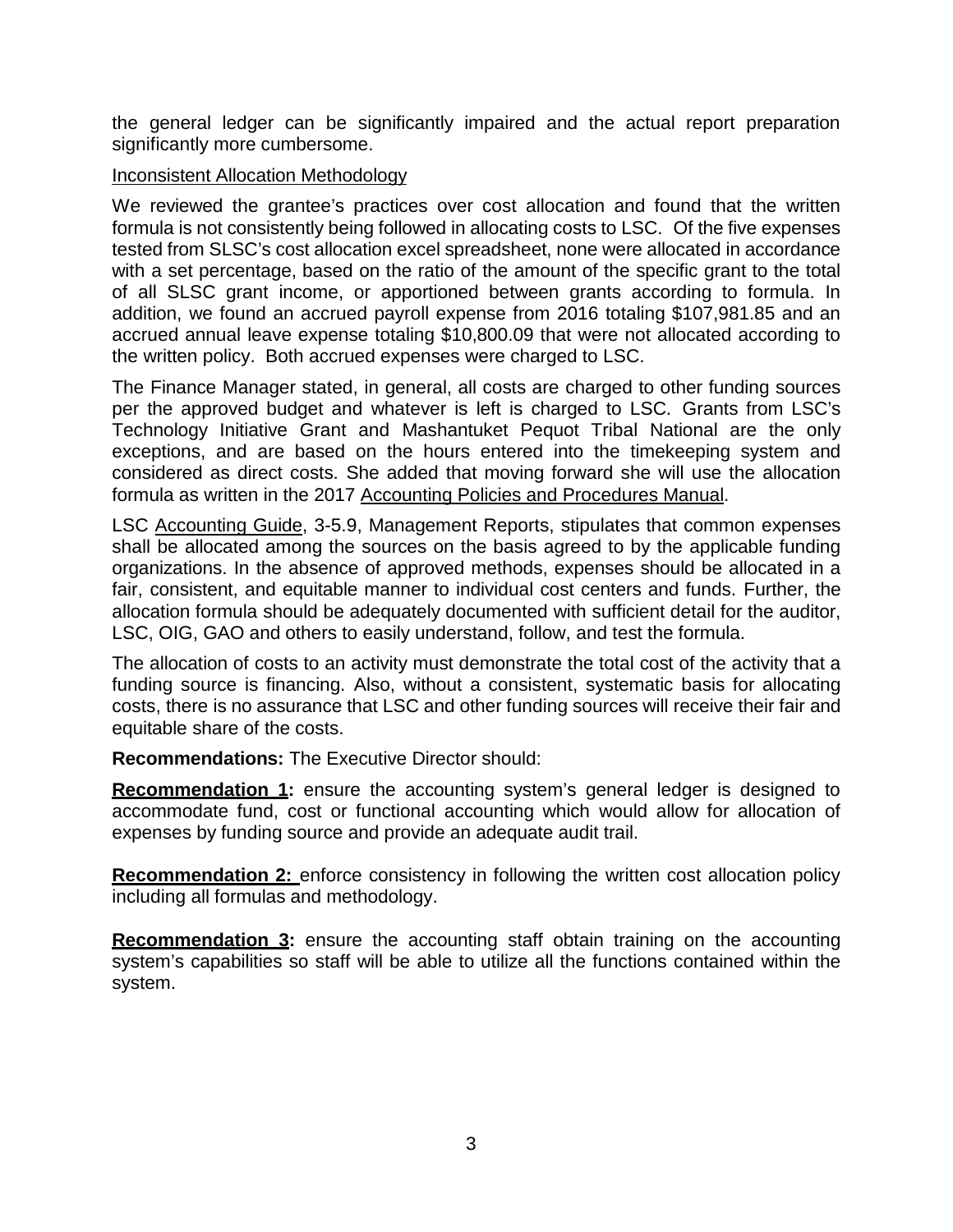## **CONTRACTING**

SLSC's Accounting Policies and Procedures Manual in effect during the scope of our audit did not include written policies and procedures for contracting. SLSC's subsequent Accounting Policies and Procedures Manual, dated August 2017, has written policies and procedures for contracting that adhere to LSC's *Fundamental Criteria*. Several staff members were interviewed by OIG staff to obtain an understanding of the current contracting processes. We learned of some of the contracts in place and currently being bid on, and the processes being followed for those bids, etc. Based on the interviews held, SLSC staff's current practices adhere to LSC's *Fundamental Criteria*. Nevertheless, the OIG reviewed 11 existing vendor files and tested them for compliance with the *Fundamental Criteria*. Of the 11 files reviewed, inadequate contracting documentation was found, as follows:

- For one of the eleven vendors, management was unable to locate a documented contractual agreement with the vendor for the services provided. While some of the costs involved were not high dollar amounts, the business arrangements were for recurring services and therefore, the terms and price should be documented in a contractual agreement.
- For two of the eleven vendors, we were unable to determine a contractual period for the services.
- For seven of the eleven vendors, management was unable to provide supporting documentation on how the vendor was selected. Management confirmed that one was competed, one was sole sourced, and they were unsure of how the remaining five were selected.
- For six of the eleven vendors, documented proper approval, in accordance with written SLSC's policies, was not maintained.

The Finance Manager stated that many of the vendors go back prior to her tenure and, therefore, she is unable to locate some of the documentation. The Finance Manager also mentioned she believes there were bidding processes and vendors discussed with management and the Board of Directors; however, documentation was not maintained.

The LSC Accounting Guide, Section 3-5.16, stipulates that all documentation supporting competition and the process used for each contract action should be maintained in a central file. Any deviation from the approved contracting process should be fully documented, approved and maintained in a contract file. In addition, the statement of work should be sufficiently detailed so that contract deliverables can be identified and monitored to ensure that they are complete. Documents to support competition should be retained and kept with contract files.

Without a formal contract, the statement of work and other contract terms cannot be adequately communicated, monitored and enforced, which may hinder management's ability to prevent or detect the risk of fraud, waste or abuse. Failure to maintain proper documentation lessens assurance that the approved contract has followed all established procedures.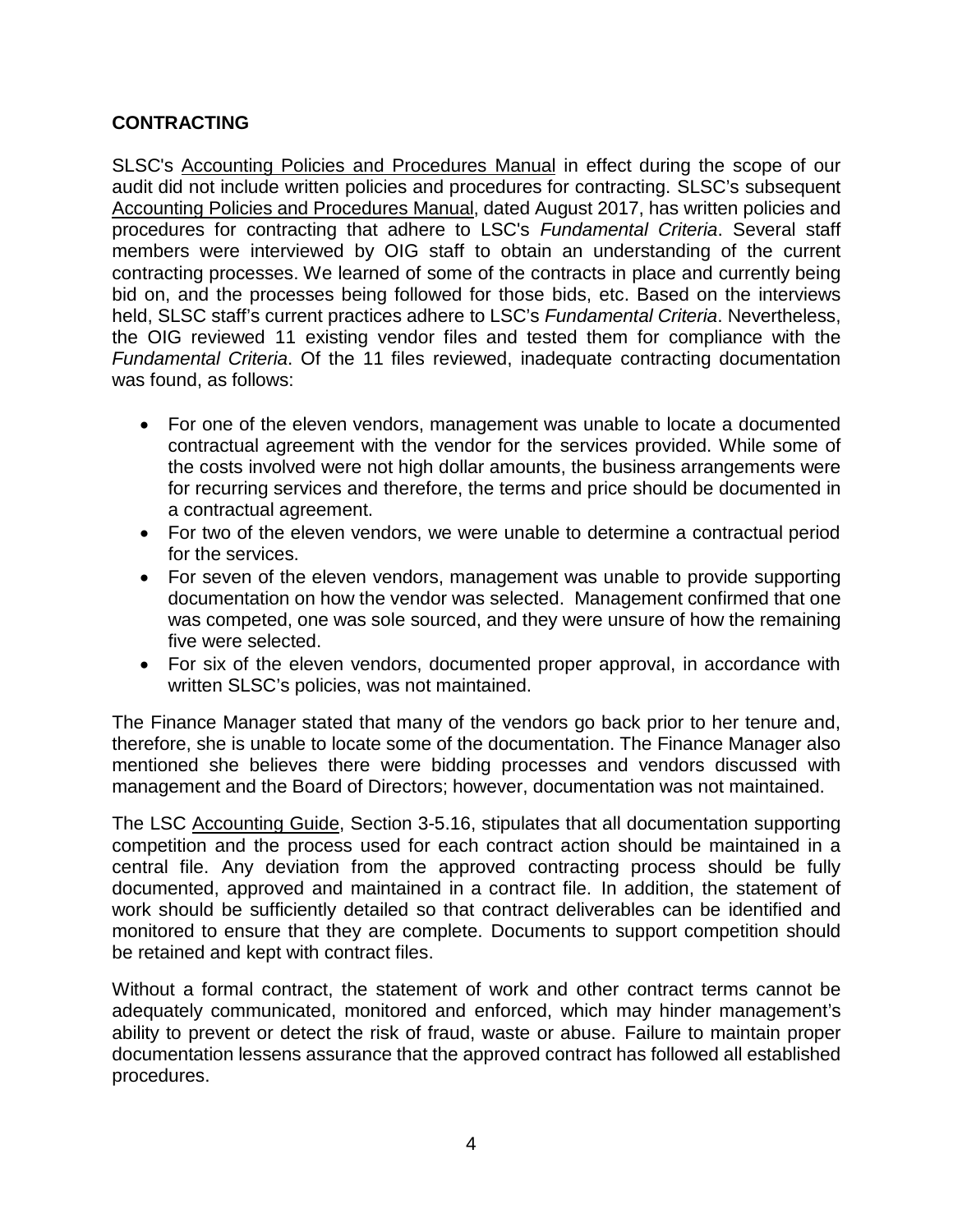**Recommendations:** The Executive Director should ensure that in practice:

<span id="page-9-0"></span>**Recommendation 4:** contracts for services are written, signed and maintained for all business arrangements, especially those recurring in nature. The contracts should fully document the agreed upon terms, selling price, and payment terms and should be reviewed periodically to ensure that written terms are defined and current.

<span id="page-9-1"></span>**Recommendation 5:** a centralized filing system for all contracts is maintained and contains all pertinent documents related to the solicitation of bids, including receipt and evaluation of bids, sole source justification, vendor selection, a signed contract or agreement, required approvals, and any agreed upon modifications to a contract or agreement.

<span id="page-9-2"></span>**Recommendation 6:** the process for each contract action is fully documented in writing, such as sole source justification and documentation of competition, if competitively bid.

## <span id="page-9-3"></span>**DISBURSEMENTS**

The OIG reviewed SLSC's written policies and procedures over disbursements and found they are comparable to the *Fundamental Criteria* in the LSC Accounting Guide. Eightyfour disbursements were judgmentally selected for review and testing, comprising 79 vendors totaling \$262,842. Selected transactions included unusual vendors, large payment amounts, frequent payments, potentially unallowable costs, out-of-state bar dues, rent leases, payments to consultants, employee reimbursements, and acquisitions of assets or office supplies. During the test work, some inadequate practices, approvals and documentation were found as follows:

## Restrictions in the Accounting Information System (AIS)

There are inadequate electronic controls in the accounting information system to prevent errors or other misstatements. The Finance Manager and Bookkeeper have the same user rights in the accounting information system although they do not have the same responsibilities to enter, review, or approve entries.

The Finance Manager stated the IT Administrator set-up her user rights in the accounting information system when she was hired. Since then, the levels of access have not been revisited. She stated the administration of the AIS will be transferred to her eventually.

The LSC Accounting Guide Section 3-5.14, states that there should be adequate separation of duties within the electronic data processing operation. Furthermore, Section 3-4 stipulates that duties must be segregated so that no individual can initiate, execute, and record a transaction without a second independent individual being involved in the process.

Without management review and control over electronic data processing, functions and controls are readily subject to misuse. In addition, assigning both data entry and supervisory rights to users in the accounting system may increase the likelihood of fraudulent activities going undetected.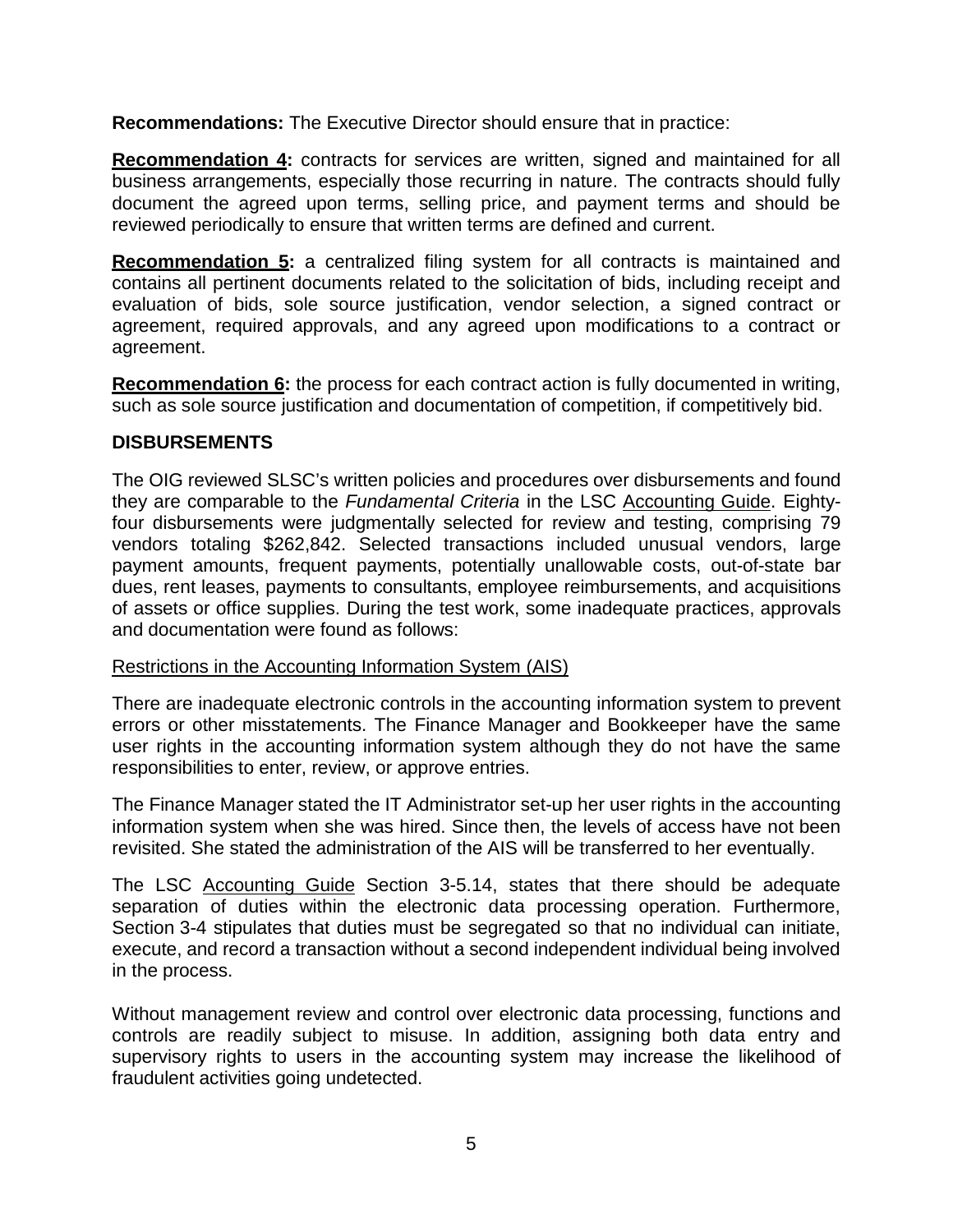## Segregation of Duties

There is no segregation of duties over the maintenance of the Master Vendor List. The Bookkeeper, who also prepares checks, can add and edit vendors without authorized approval. In addition, the list is not reviewed nor purged for inactive vendors on a scheduled basis.

The Bookkeeper stated she has been responsible for the Master Vendor List since before the arrival of the Finance Manager. However, she stated the Finance Manager reviews all disbursements prior to the Bookkeeper preparing check batches. The Finance Manager agreed with the Bookkeeper, but stated she will take over the Master Vendor List maintenance to implement adequate segregation of duties.

The LSC Accounting Guide Section 3-4.3, stipulates that accounting duties should be segregated to ensure that no individual simultaneously has both physical control and record keeping for any asset, including but not limited to, cash, client deposits, supplies, and property. Duties must be segregated so that no individual can initiate, execute, and record a transaction without a second independent individual being involved in the process.

Without adequate segregation of duties between the accounts payable function and the maintenance of the master vendor list, the grantee may not be able to detect unauthorized changes to vendor information which may lead to fraud, waste or abuse of the grantee's resources.

## Inadequate Approval

Of the 84 disbursements which included 110 individual transactions reviewed, 22 transactions, totaling \$58,038 were missing appropriate approvals.

- 18 invoices, totaling \$54,023, contained no documented approvals nor dates of approvals; therefore, the OIG could not determine if the appropriate approval had been obtained prior to the disbursement of funds.
- Four of the transactions, totaling \$4,015, were credit card purchases missing prerequisite approvals per SLSC's Credit Card policy; therefore, they also were not in accordance with the grantee's policies and procedures.

The Finance Manager stated she began noting invoices as "OK to pay" about a few months ago, therefore some invoices may be missing her initial approval and date of approval. She stated she will begin initialing and dating all her approvals.

The LSC Accounting Guide Section 3-5.4, stipulates that approval should be required at an appropriate level of management before a commitment of resources is made. Furthermore, Appendix VII, prescribes that transactions in the accounting records should be properly authorized, as evidenced by supporting documentation containing the appropriate approving official's signature. In addition, SLSC's Accounting Policies and Procedures Manual states that all invoices and employee reimbursement requests, when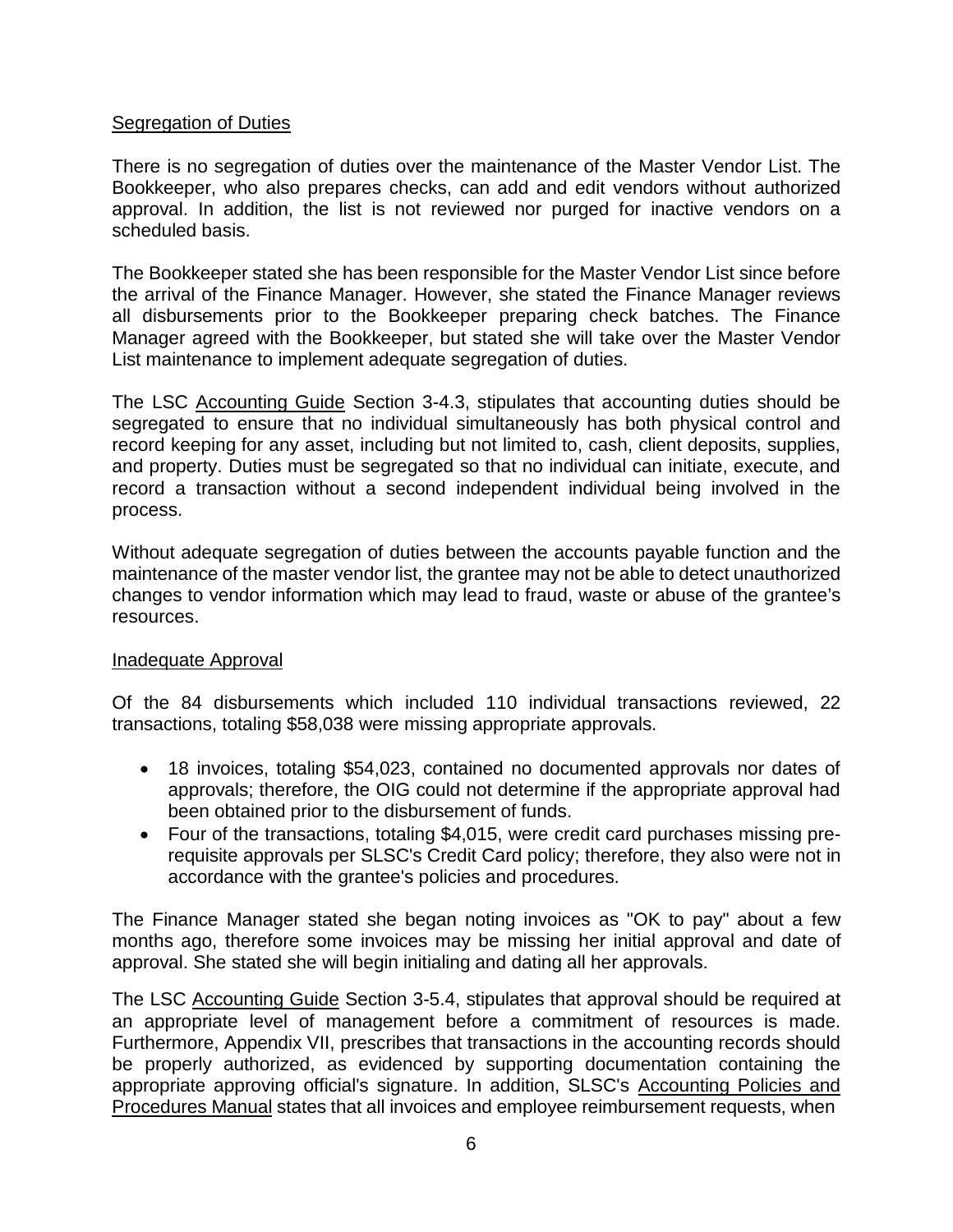received, must be dated and then forwarded to the Finance Manager for review and approval. When approved, the invoice/expense request will be forwarded to the Bookkeeper for processing.

Failure to follow the purchase approval process may result in purchases being made without the knowledge of appropriate management or at unacceptable prices or terms. In addition, approvals should be dated. Otherwise, it is difficult to ascertain if expenditures were timely approved before a commitment of resources was made.

#### Duplicate Check Numbers

OIG test work identified duplicate check numbers paid to two different vendors on different dates. The Bookkeeper explained the check issued on 01/20/17 was an EFT and the check issued on 06/21/17 was a pre-numbered check. Upon review of the supporting documentation, this was found to be accurate.

The *Fundamental Criteria,* Section 3-5.4(b), stipulates that all disbursements (other than petty cash) should be made by pre-numbered checks. However, the OIG recognizes the various payment solutions offered by current technology and the advantages associated with these alternative methods of payment to the grantee. As provided by Chapter 3-4 of the LSC Accounting Guide, the grantee must establish independent checks and proofs consisting of regular internal verification of the recording of transactions, including verifying the check sequence and voided checks prior to a check run. This may apply to electronic data processing and electronic system controls to provide an additional level of assurance for information integrity.

An ineffective method for initially recording disbursements may adversely affect the ability to accurately report actual expenses to management. Inadequate document control may result in duplicate payments.

**Recommendations:** The Executive Director should ensure that:

<span id="page-11-0"></span>**Recommendation 7:** user access to the accounting information system is set up in accordance with the employee's responsibilities so that access to financial records is limited.

<span id="page-11-1"></span>**Recommendation 8:** duties involving the maintenance of the vendor list and vendor payment processing are adequately segregated and the vendor list is regularly purged and maintained to reflect current active vendor information.

<span id="page-11-2"></span>**Recommendation 9:** all expenses incurred by the grantee are reviewed and appropriately approved before a commitment of resources is made. This includes documenting and dating the review and approval on invoices or other source documents.

<span id="page-11-3"></span>**Recommendation 10:** the accounting information system is configured to detect duplicate check numbers and generate warnings notifying the user of the anomaly. Furthermore, the ability to override these warnings should be disabled/restricted in the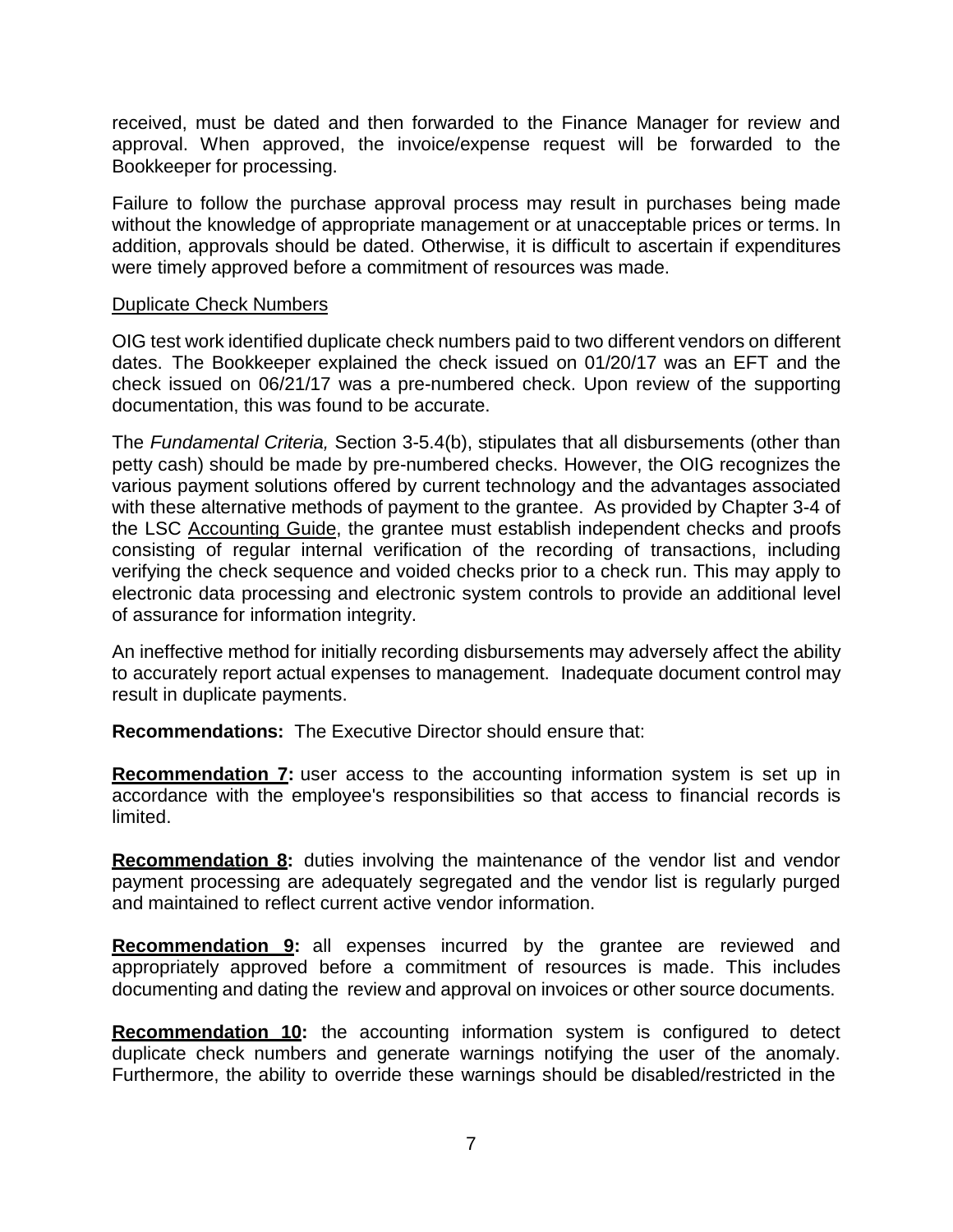system and the user should be expected to comply with them. Abiding by the system's controls will enhance the integrity of the financial records.

## <span id="page-12-0"></span>**CREDIT CARDS**

SLSC's written policies and procedures over credit cards do not fully adhere to LSC's *Fundamental Criteria*. The OIG reviewed seven credit card statements consisting of 71 transactions from one credit card account, totaling \$21,114. Review and testing of the grantee's practices over credit cards revealed additional controls that need strengthening.

#### **Inadequate Written Policy**

The OIG reviewed the credit card policies and procedures in SLSC's Accounting Policies and Procedures Manual and found them to be lacking details regarding payment procedures, approval process, types of allowable charges, how unallowable charges are handled, specific types of supporting documentation that should be provided, reconciliation processes and user acknowledgment forms required for authorized users.

The Finance Manager did not know the grantee's accounting manual required this level of detail.

The LSC Accounting Manual Section 3-4 states that each grantee must develop a written accounting manual that describes the specific procedures to be followed by the grantee in complying with the *Fundamental Criteria*.

Written policies and procedures serve as a method to document the design of controls and adequately communicate them to the staff.

#### Not in Accordance with Policies and Procedures

In discussions with the Finance Manager, the OIG found that unauthorized credit card users have the combination and access to the locked cabinet where the credit card is stored. SLSC's Accounting Policies and Procedures Manual dated August 2017 states that only the Executive Director is authorized to remove the credit card from the cabinet; however, the OIG also found that all authorized users have the combination and access to the locked cabinet.

The Finance Manager stated that the locked cabinet where the credit card is stored is the only safe the grantee has but will work with management to determine how the credit card could be adequately secured.

The OIG found that out of the 71 transactions reviewed, three transactions in the amount of \$1,318 were made by two unauthorized credit card users. An additional three transactions in the amount of \$1,861 were not documented in the grantee's credit card log and the initials of the person(s) responsible for the transactions were missing. Therefore, it is impossible to know if the transactions were made by an authorized credit card user.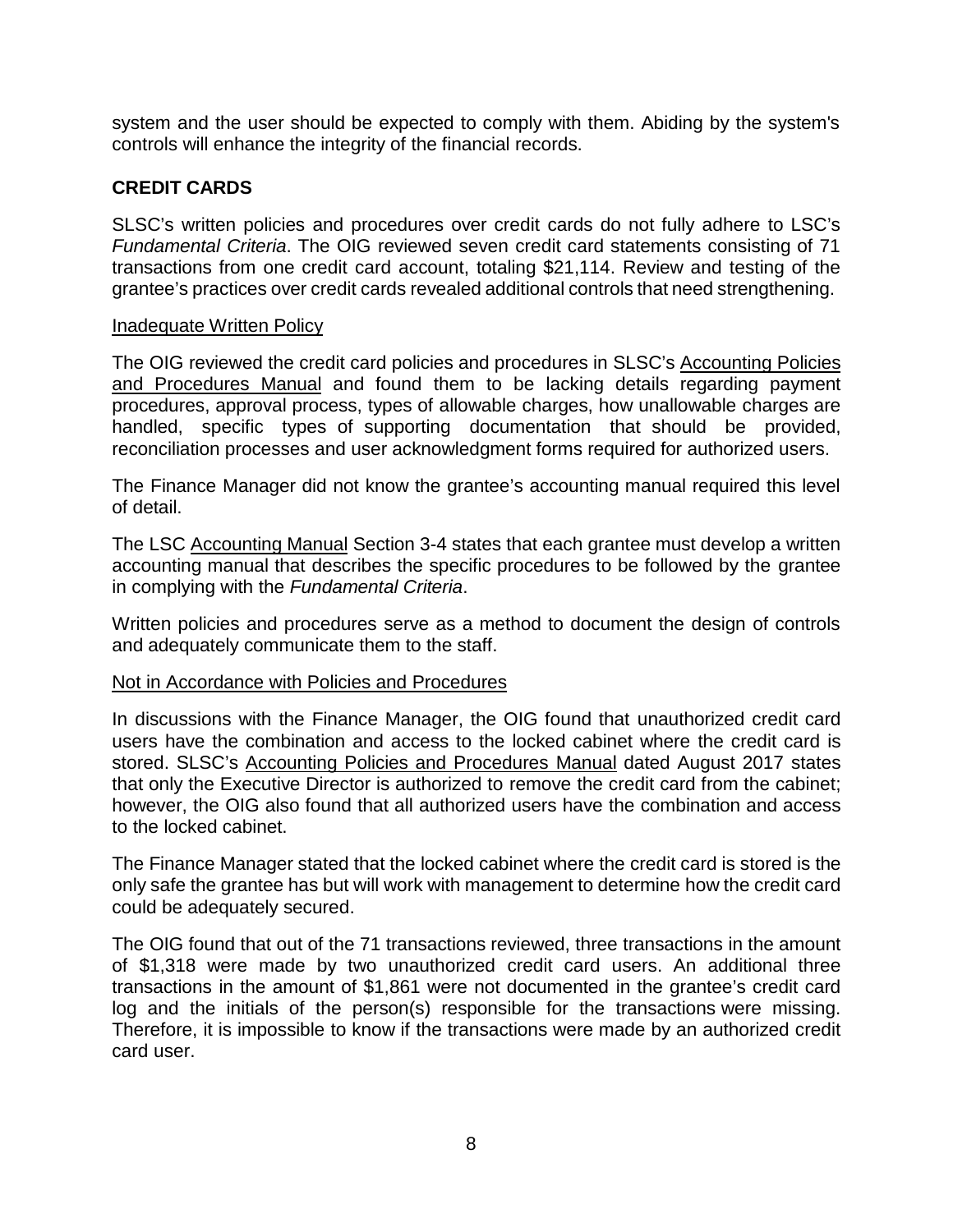SLSC's Accounting Policies and Procedures Manual states that any credit card purchase must be recorded in a credit card log, which includes the date purchased, vendor, amount, brief description of item(s) purchases, and initials of two different approved users.

The Finance Manager stated that two employees who are not authorized users received approval from the Executive Director for the transactions, however, she tries to disallow unauthorized use of the credit card under any circumstances. The Finance Manager also stated that recently the grantee has corrected the issue of the credit card log being completed, but realized that controls need to be strengthened.

There is an increased risk of unauthorized purchases when there is no limit to the number of debit/credit card users. Failure to follow the purchase approval process may result in purchases made without the knowledge of appropriate management or at unacceptable prices or terms. Without adequate internal verification, cash may be disbursed for goods and services not received, in advance of receipt, or in the wrong amount.

## Missing Approvals

The OIG found that out of the 71 transactions reviewed, totaling \$21,114, 23 transactions in the amount of \$12,131 did not have the appropriate requisite approvals. Three of these transactions, totaling \$6,005, did not have the prior approval of two authorized users as required by the grantee's policies and procedures for purchases greater than \$1,000.

The Finance Manager realizes that they need to tighten this internal control and ensure all line items receive requisite approval.

The LSC Accounting Manual, Section 3-5.4, states that approval should be required at an appropriate level of management before a commitment of resources is made. SLSC's Accounting Policies and Procedures Manual dated August 2017 states that any credit card purchases more than \$1,000 must have prior approval of two authorized users.

Failure to follow the purchase approval process may result in purchases made without the knowledge of appropriate management or at unacceptable prices or terms.

**Recommendations:** The Executive Director should:

<span id="page-13-0"></span>**Recommendation 11:** update the Accounting Policies and Procedures Manual to include details regarding:

- the credit card payment procedures;
- the approval process;
- how impermissible charges are handled;
- the type of charges allowed;
- the types of supporting documentation required;
- the issuance processes; and
- the reconciliation processes.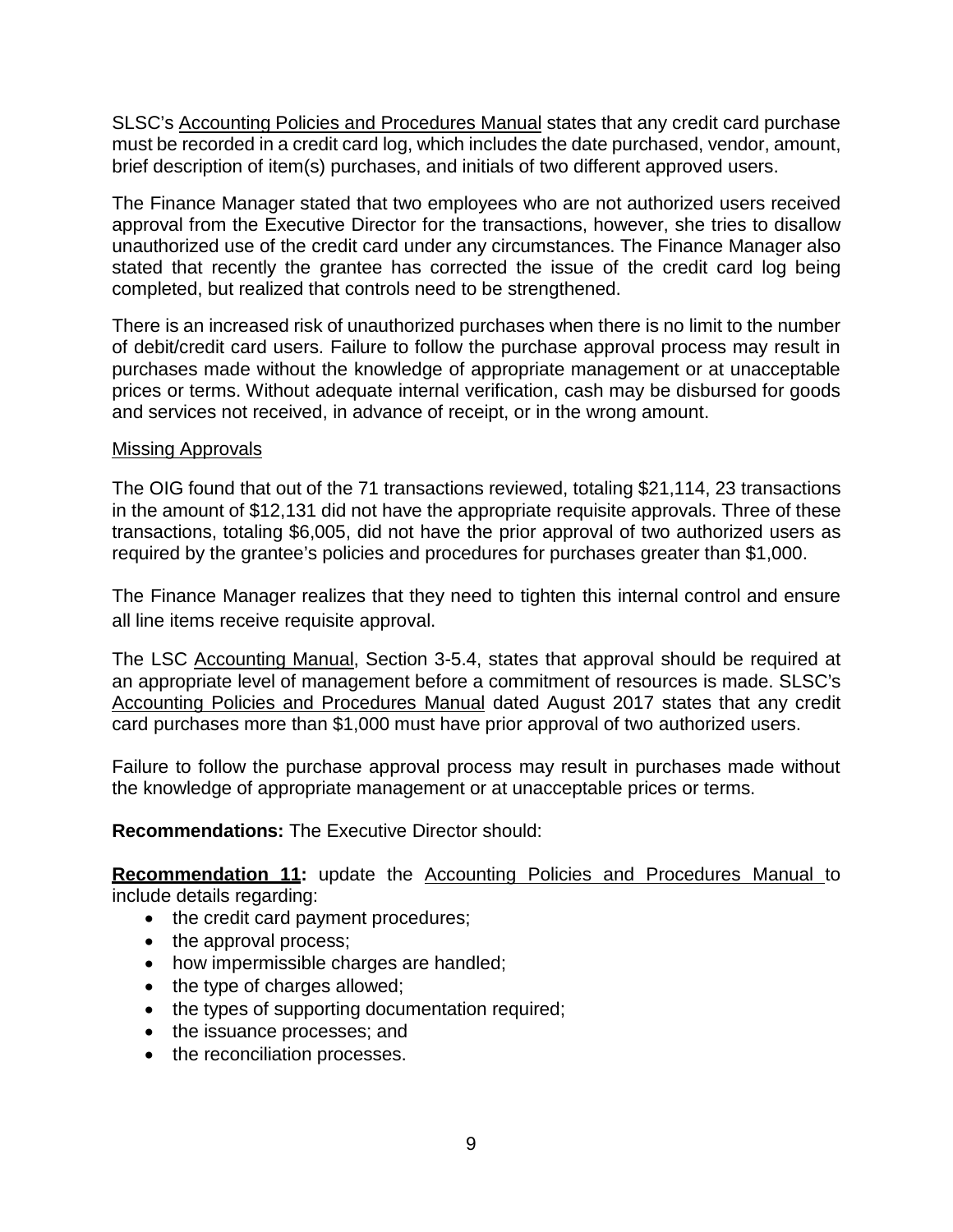<span id="page-14-0"></span>**Recommendation 12:** obtain a written agreement for each current, authorized credit card user. For future authorized users, this should be a requirement. This document should stipulate that it is the holder's responsibility to use the card for business purposes only, and that no misuse will occur. It should state that the cardholder will be held accountable for any personal charges made on the card.

<span id="page-14-1"></span>**Recommendation 13**: ensure the credit card is secured so only the Executive Director has access, as stated by the SLSC Accounting Policies and Procedures Manual.

<span id="page-14-2"></span>**Recommendation 14**: ensure that only authorized users with signed credit card agreement forms on file use the credit card.

<span id="page-14-3"></span>**Recommendation 15**: enforce the grantee's current policy and ensure that authorized users record any credit card purchases in the credit card log.

<span id="page-14-4"></span>**Recommendation 16**: ensure approvals are made and documented in the credit card log for all credit card transactions, including the two signatures required for transactions over \$1,000.

## <span id="page-14-5"></span>**PAYROLL**

SLSC's written policies and procedures for payroll are comparable to LSC's *Fundamental Criteria*. However, the OIG reviewed the grantee's payroll processes in place and found several inadequate internal control practices.

## Payroll Account Not Being Used

The OIG interview with the Program Administrator found that the grantee's payroll process is outsourced through PayChex, a payroll servicing company. However, the payroll bank account has been dormant for years and payroll transactions have been processed through the grantee's general operating account.

The Finance Manager stated that she plans to work with the bank to have the payroll account work the way it was supposed to when it was set up. She indicated that SLSC should have been processing payroll through the payroll bank account.

LSC Accounting Guide, Appendix VII, stipulates that payroll activities, including electronic transactions processed, should have a designated payroll account that is separate from the general bank account.

While the grantee outsources payroll, a separate payroll account adds another layer of security to the grantee's banking system.

## Timesheets Not Approved by the Supervisor

Ten employee records were randomly selected to review content and accuracy of the payroll register, including pay rates, timesheets, and attendance records. This test work revealed that the content of the payroll register is accurate and no discrepancies were found. However, it was determined that the paper-based timesheets are not reviewed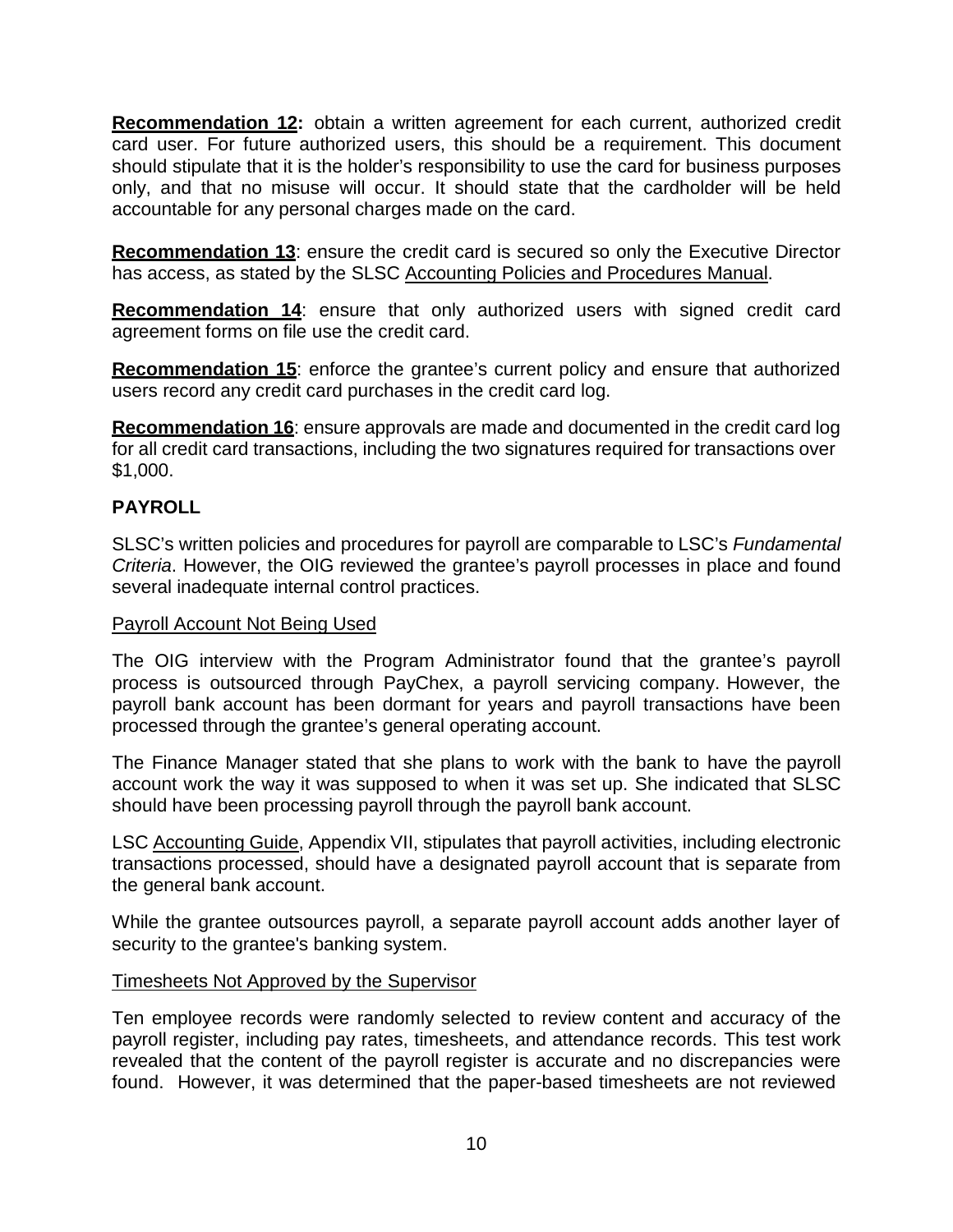and approved by the employees' immediate supervisor. Instead, the Program Administrator is tasked with review and approval of all employee timesheets.

The Program Administrator stated that she is responsible for the review and approval of all employee timesheets. This is because employees report their attendance directly to her which makes the monitoring all employee attendance records her responsibility.

LSC Accounting Guide, 3.5.5 Payroll, Attendance Record or Time Record stipulates that an attendance record or time record shall be maintained for each employee and shall be approved by the employee's supervisor.

If timesheets are approved by someone other than an employee's immediate supervisor, or someone without knowledge of the actual time worked by an employee, it may result in approval of incorrect attendance data. With paper-based timesheets it is easy for employees to enter incorrect times of work arrival and departure, or overstate or round hours worked up to the nearest hour. Overpayment may occur, as the employee is paid based on incorrect or potentially even falsified hours or rates. Therefore, employees may be paid for days or hours not worked.

**Recommendations:** The Executive Director should ensure that:

<span id="page-15-0"></span>**Recommendation 17:** payroll activities are not processed in the general bank account but in a separate payroll account with staff properly adequately trained on the operation of the account.

<span id="page-15-1"></span>**Recommendation 18**: timesheets are monitored and approved by the employee's immediate supervisor that has daily contact with staff.

## <span id="page-15-2"></span>**INTERNAL REPORTING AND BUDGETING**

SLSC's written policies over management reporting and budgeting appear to be reasonable and comparable with the *Fundamental Criteria* of LSC's Accounting Guide. As such, the Executive Director receive monthly reports and the budgeting process involves SLSC management. However, the budgets are not created according to cost or function and expenses per grant are not included in the management reports.

#### Budgets - Not According to Cost or Function

An OIG review of the grantee's budget reports and procedures found that the grantee prepares budgets at the beginning of the year based on historical data and/or totals.

The Finance Manager stated the grantee does not budget according to function or cost centers because of the grantee's small size.

LSC Accounting Guide, 3-5.11, stipulates that budget projections should be built from cost centers/functions.

Projections made centrally without adequate input from the cost center manager may result in incomplete information and a distortion of the projected financial condition of the recipient.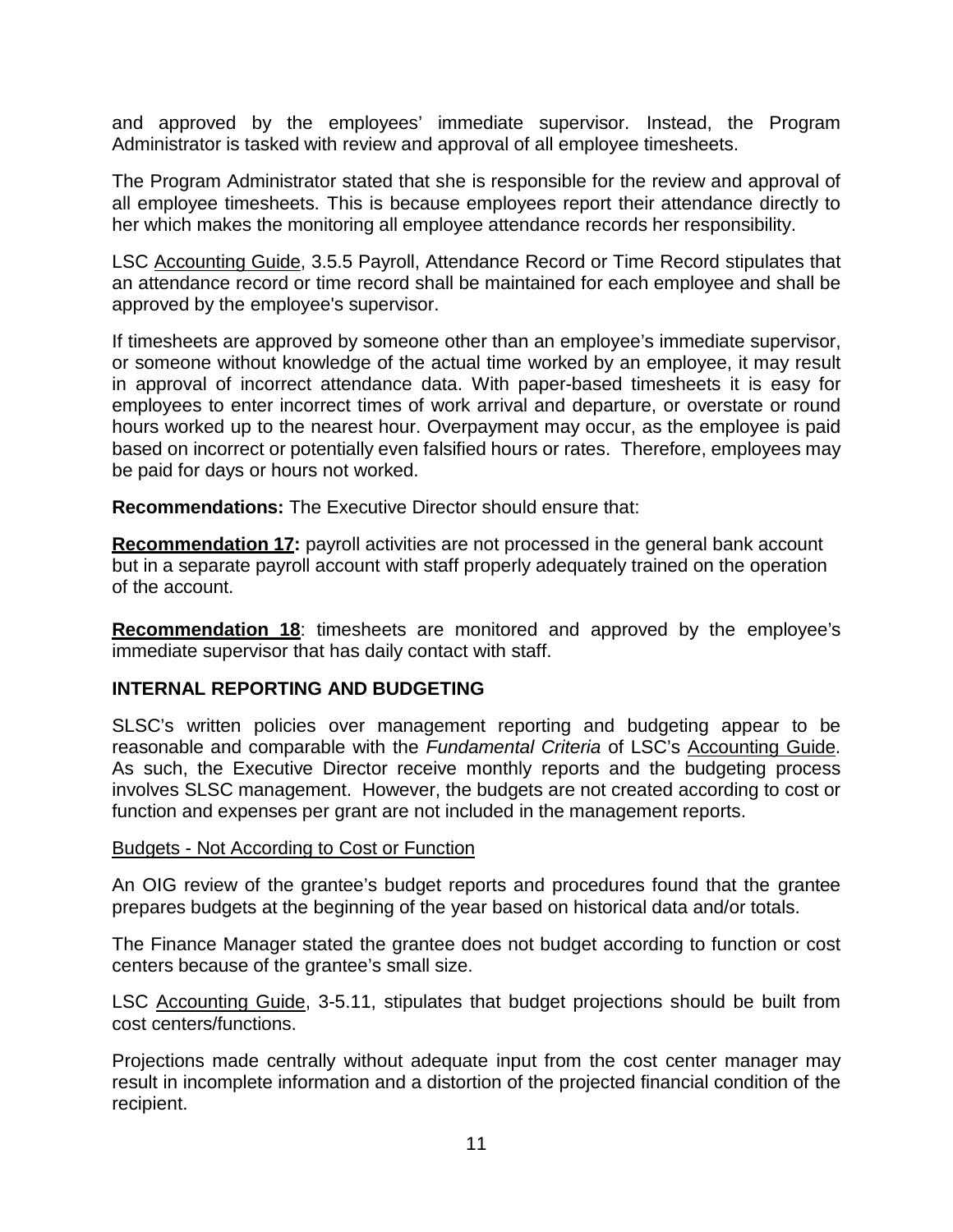## Management Reports - Expenses Not Tracked per Grant

The grantee does not track expenses per grant as part of the monthly management reports. The monthly reports reviewed by the Executive Director include income and expense, balance sheet and cash flow analysis reports. However, these monthly reports present only the overall totals from all funding sources and not the totals per funding source. There was no "Funding Source Budget vs. Actual" included in the monthly reports, which can be processed through the grantee's current accounting software.

The Finance Manager's understanding is that it is not an LSC requirement to track expenses per grant in monthly reports, the grantee is only required to submit financial reports once a year.

LSC Accounting Guide, 3-5.9, Management Reporting, Funding Source Budget vs. Actual, stipulates that special reports by funding source designed to meet grantor and internal reporting requirement should be prepared as required. In addition, 2-4.1, Financial Reporting, Overview, stipulates that accounting records must accommodate the accumulating and supporting of costs by grant and contract. As a best practice, an LSC grantee's accounting records maintained on a funds accounting basis provides an adequate basis upon which to prepare its annual financial statements.

The consolidated report lacks the detail necessary for proper analysis and control of cost center or program spending. Also, failure to comply with funding source requirements can result in a reduction or loss of funding.

**Recommendations:** The Executive Director should ensure that:

<span id="page-16-0"></span>**Recommendation 19:** budgets are built from cost centers or funding sources.

<span id="page-16-1"></span>**Recommendation 20:** expenses are tracked by grant within the accounting system so that a report for each funding source versus actual can be incorporated as a part of monthly management reports.

## <span id="page-16-2"></span>**FIXED ASSETS**

SLSC's written policies and procedures over fixed assets are mostly comparable to the LSC Accounting Guide, and the LSC Property Acquisition and Management Manual. The OIG examined documentation and inspected property in the grantee's office, and determined that acquisitions, disposals, and maintenance over fixed assets were mostly compliant with the LSC Accounting Guide, 45 CFR §1630.5, and the Property Acquisition and Management Manual. However, exceptions were noted in the property records, general journal entries, and procurement of IT equipment.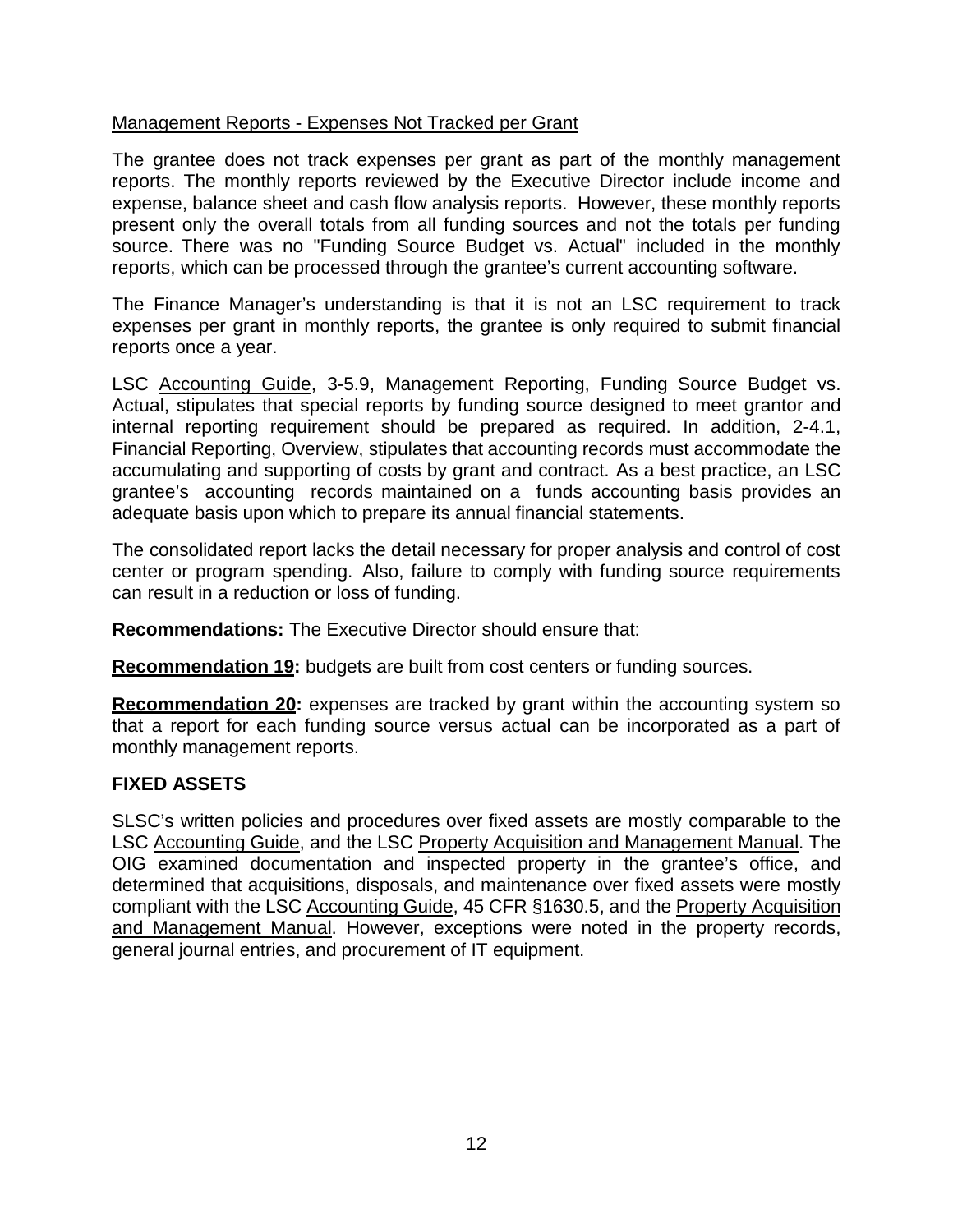## Written Policies

OIG's review of SLSC's written policies and procedures for fixed assets determined there were some polices that need to be updated to fully adhere to LSC's *Fundamental Criteria,* Including the following:

- personal property disposal policies do not state that prior approval is required from LSC when transferring an LSC-funded asset to another non-profit organization; and
- it is not specified if quotes are required for the sale of property with a fair market value exceeding \$15,000.

We also noted that SLSC's Accounting Policies and Procedures Manual dated August 2017 included a policy stating that property may be transferred to its employees after other means have been exhausted. LSC's Property Acquisition and Management Manual (PAMM) Section 6.5(d) notes grantees shall not dispose of items of personal property by sale, donation or other transfer of the property to the grantees' board members and employees. (This prohibition is continued in 45 CFR Part 1631, the successor, to the PAMM, effective December 31, 2017).

The Finance Manager stated she updated the Accounting Policies and Procedures Manual on short notice and probably overlooked the LSC PAMM rules pertaining to the transfer of LSC personal property, required quotes for the sale of LSC personal property, and the restricted transfer of LSC personal property to the grantee's board members and employees.

The LSC Accounting Guide, Section 3-4.5, stipulates that each grantee must develop a written accounting manual that describes the specific procedures to be followed by the grantee in complying with the *Fundamental Criteria*.

Without detailed written policies and procedures, there could be a lack of transparency and consistency in the application of proper accounting for fixed assets, especially in cases of staff turnover. Furthermore, the grantee may incur losses due to misplaced or improper disposal of property.

## Lack of Review/Approval of Journal Entries

General journal entries and documentation for the 2016 physical inventory were not reviewed/approved by the Finance Manager as prescribed by the grantee's written policies and procedures. The Bookkeeper performed the annual physical inventory and prepared the adjusting journal entries with no independent review. Therefore, there was no segregation of duties in the performance and approval of the 2016 physical inventory process nor regarding the resulting year-end adjusting general journal entries for acquisitions, disposals, and depreciation in 2016. Review/approval was also lacking in the 2017 journal entries for the acquisition of the new telephone system and disposal of the old telephone system.

The Bookkeeper stated the most recent physical inventory, performed in January 2017, was not reviewed/approved by the Finance Manager because it was the first inventory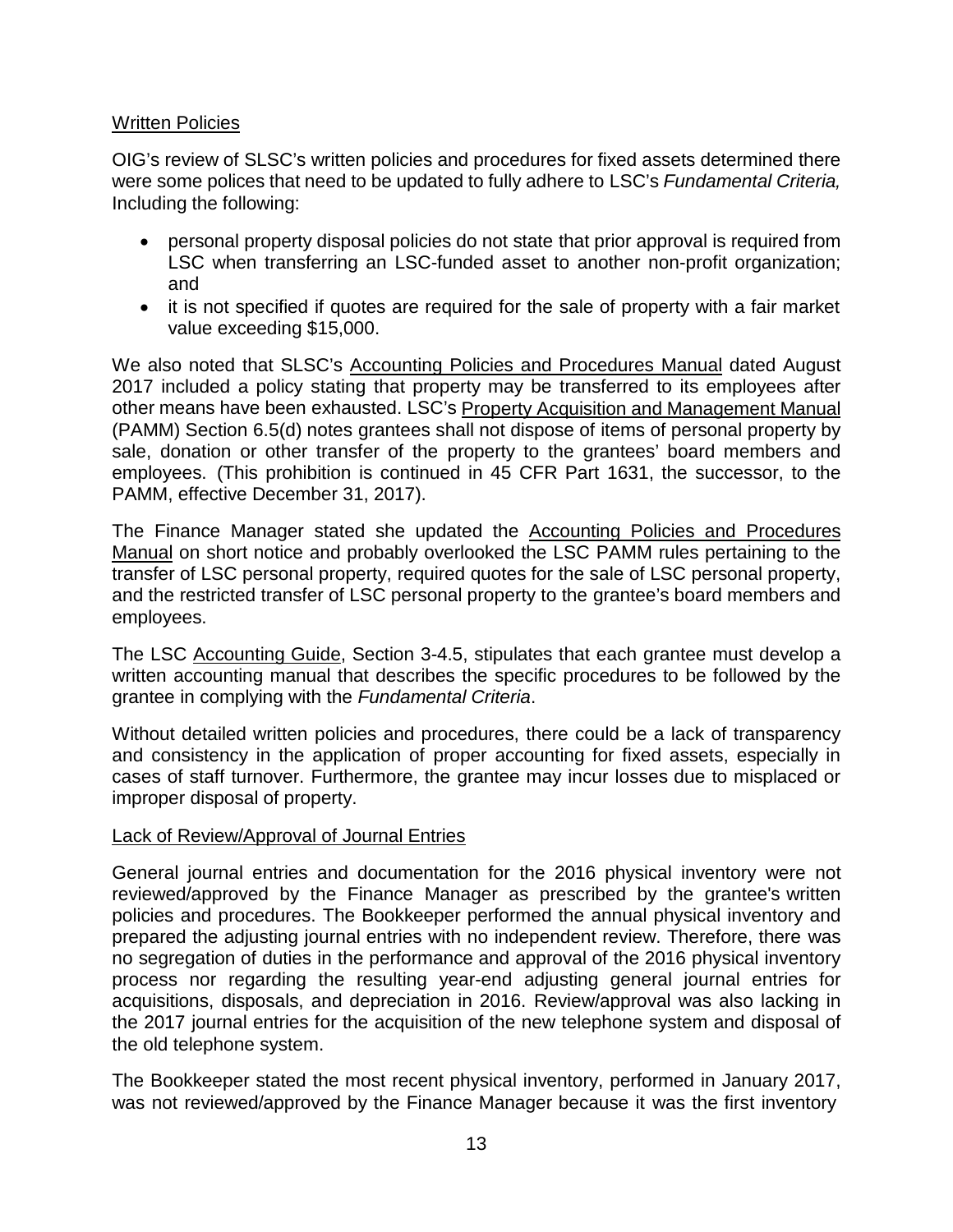done since the Finance Manager began employment at SLSC. As a result, the Bookkeeper overlooked submitting the entries for the Finance Manager's review/approval as was required by the new internal processes. She explained she is still becoming acclimated to the new work-flow processes where the Finance Manager is involved.

According to the LSC Accounting Guide, Section 3.5-6, each entry to the general journal should be approved by an authorized individual. Furthermore, Appendix VII C.5 states that adjustments to fixed-asset records and general ledger control accounts should be reviewed and approved by an appropriate organization employee or officer who does not have the responsibility for maintaining fixed-asset records. Per SLSC's Accounting Policies and Procedures Manual dated August 2017, the Finance Manager is responsible for approving general journal entries prepared by the Bookkeeper.

Unsupported or poorly referenced entries are difficult to trace and make it difficult to detect irregularities. In addition, a failure to identify proper roles and responsibilities may result in transactions, adjustments and journal entries that are not in accordance with management criteria, not processed, processed late or processed in a careless manner.

#### Incomplete Fixed Assets Records

Based on test work performed, the LSC OIG determined that SLSC's Fixed Asset inventory records do not include the check number used to pay for an item, funding source and the disposition data. During the review of the grantee's Accounting Policies and Procedures Manual dated August 2017 regarding fixed assets, the elements listed for property records were missing the same attributes.

The Bookkeeper acknowledged that the information is not included in the Fixed Asset Inventory spreadsheet; she maintains an inventory folder where she keeps copies of some checks but not all. She also explained most capital acquisitions are procured with LSC funds because LSC is SLSC's major funder. The grantee's smaller funders do not allow capital expenditures. The Finance Manager stated the grantee was not aware of all the elements required by the *Fundamental Criteria*, but would update accordingly.

The LSC Accounting Guide, Appendix II, Description of Accounting Records, stipulates that the property record, at a minimum, should include the following: description, date of acquisition, check number used to pay for the item(s), cost of the property and salvage value, useful life, depreciation method, source of funds used to acquire property, description of value assigned to donated property, location of property, inventory control tag number, and the ultimate disposition date.

Failure to maintain adequate property records may result in the inability to fully account for fixed assets purchases and to support property asset balances and their depreciation amounts.

**Recommendations:** The Executive Director should:

<span id="page-18-0"></span>**Recommendation 21:** update the Accounting Policies and Procedures Manual dated August 2017 to reflect the property records' required elements.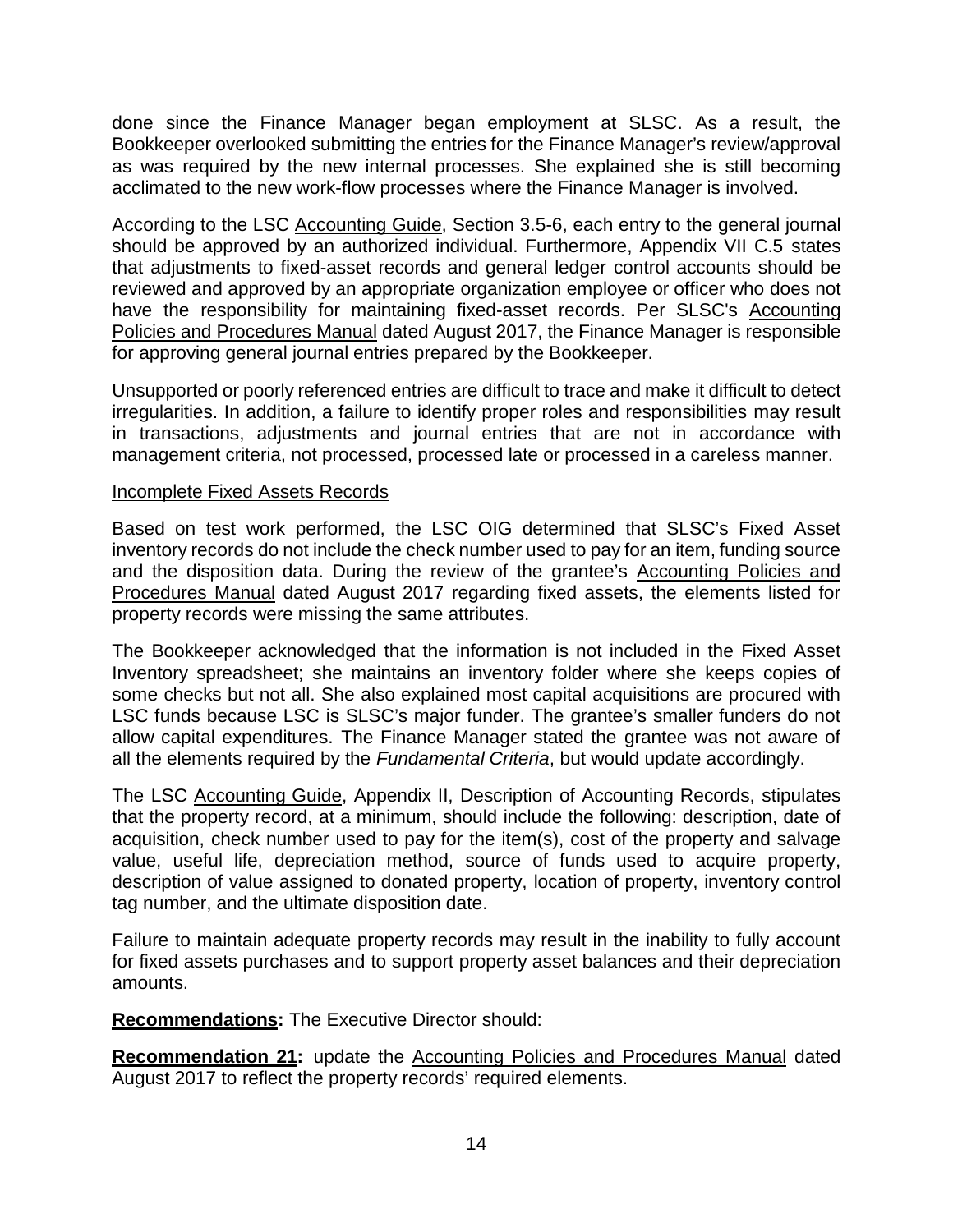<span id="page-19-0"></span>**Recommendation 22:** ensure management performs and documents the review and approval of general journal entries for the physical inventory, acquisitions, disposals, and depreciation of property and that the preparer and approver are different authorized individuals.

<span id="page-19-1"></span>**Recommendation 23:** ensure the grantee's property records are updated to include the check number used to pay for the item, source of funds used to acquire the property, and the ultimate disposition data to comply with the minimum requirements mandated by LSC.

## <span id="page-19-2"></span>**GENERAL LEDGER AND FINANCIAL CONTROLS**

SLSC's written policies and procedures for general ledger and financial controls are not fully comparable to LSC's *Fundamental Criteria*. Also, while performing test work, the OIG found some inadequate practices in place.

#### Written Policy Needs to be Updated

The grantee's written policies and procedures regarding general ledger and financial controls lacked information detailing how outstanding/ stale checks are handled and how the accounting system provides for separation of receipts and disbursements of LSC and non-LSC funds in accordance with 45 CFR §1610.9.

The Finance Manager did not know that the grantee's accounting manual required this level of detail.

The LSC Accounting Guide, Section 3-4, states that each grantee must develop a written accounting manual that describes the specific procedures to be followed by the grantee in complying with the *Fundamental Criteria*.

Written policies and procedures serve as a method to document the design of controls and adequately communicate them to the staff. Without detailed written procedures over general ledger and financial controls, there could be a lack of transparency and consistency in the distribution of the benefits.

#### Petty Cash Not Being Reconciled Periodically

Based on the test work performed, the maintenance of the petty cash is lacking adequate internal controls. The grantee maintains a petty cash fund of \$100, however the petty cash is not being reconciled on a consistent and periodic basis. There is also no documented evidence of when the petty cash is being reconciled and if the reconciliations are approved by the Finance Manager or the Executive Director.

The Finance Manager stated that she recently asked the Bookkeeper to start reconciling the petty cash on a more consistent basis, and that the grantee will have to create a log to document the dates, review, and approval of the reconciliations. The Bookkeeper stated that she has been trying to make it a habit to reconcile the petty cash on a regular basis instead of sporadically.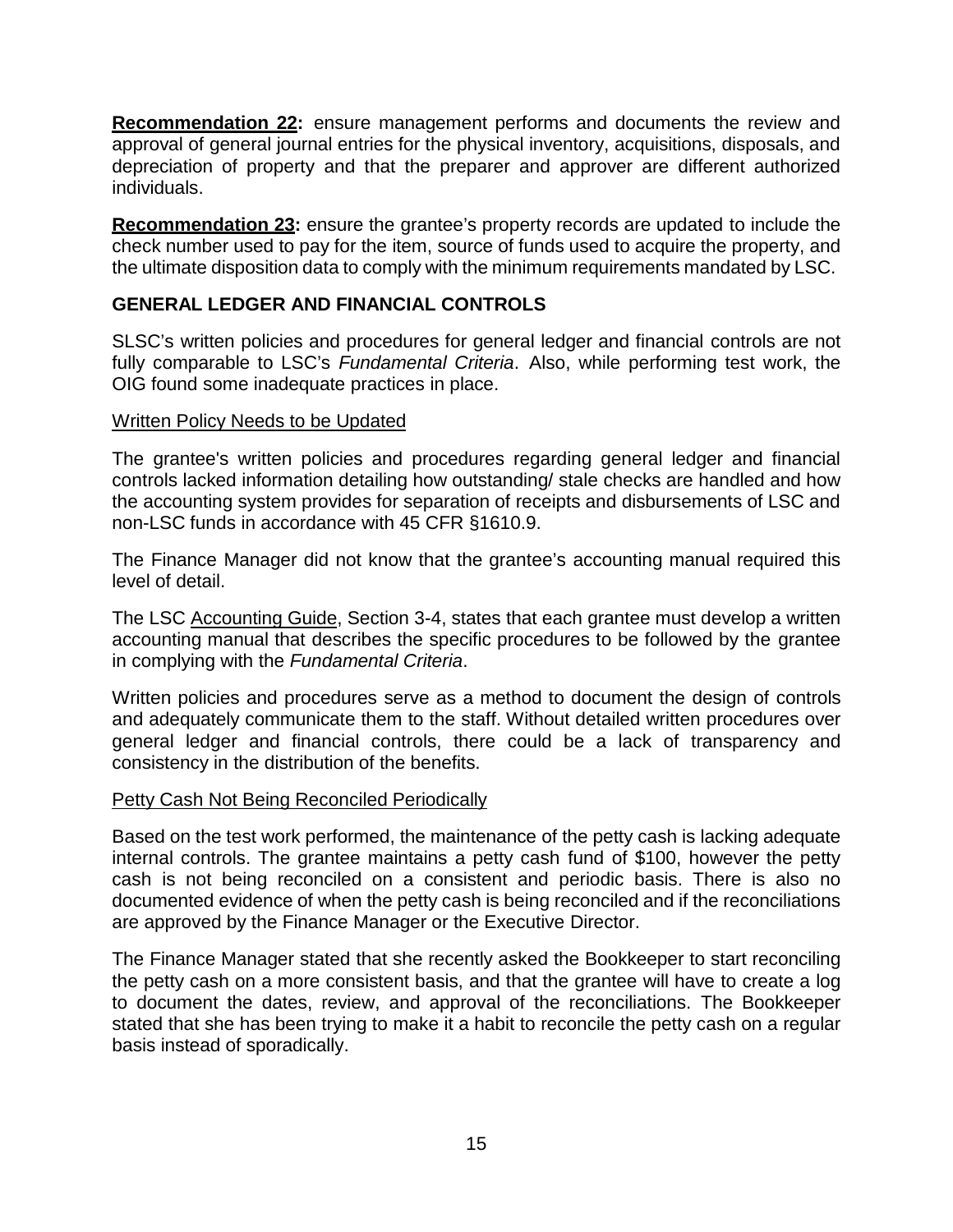The LSC Accounting Guide, section 3-5.4(d), stipulates that reconciliations shall be reviewed and approved by a responsible individual and that such review shall be appropriately documented by signature and date.

The reconciliation procedure is a fundamental control technique and its use is critical, especially in an environment where full segregation of duties is not practicable. Proper reconciliation procedures will substantially increase the likelihood of irregular disbursements and recording errors being discovered on a timely basis. Without management review and control the petty cash account is readily subject to misuse.

**Recommendations:** The Executive Director should ensure:

<span id="page-20-0"></span>**Recommendation 24:** the Accounting Policies and Procedures Manual is updated to include details on the handling of outstanding checks and how the accounting system provides for separation of receipts and disbursements of LSC and non-LSC funds in accordance with 45 CFR §1610.9.

<span id="page-20-1"></span>**Recommendation 25:** that the petty cash account is periodically reconciled, then reviewed and approved by someone other than the person performing the reconciliation.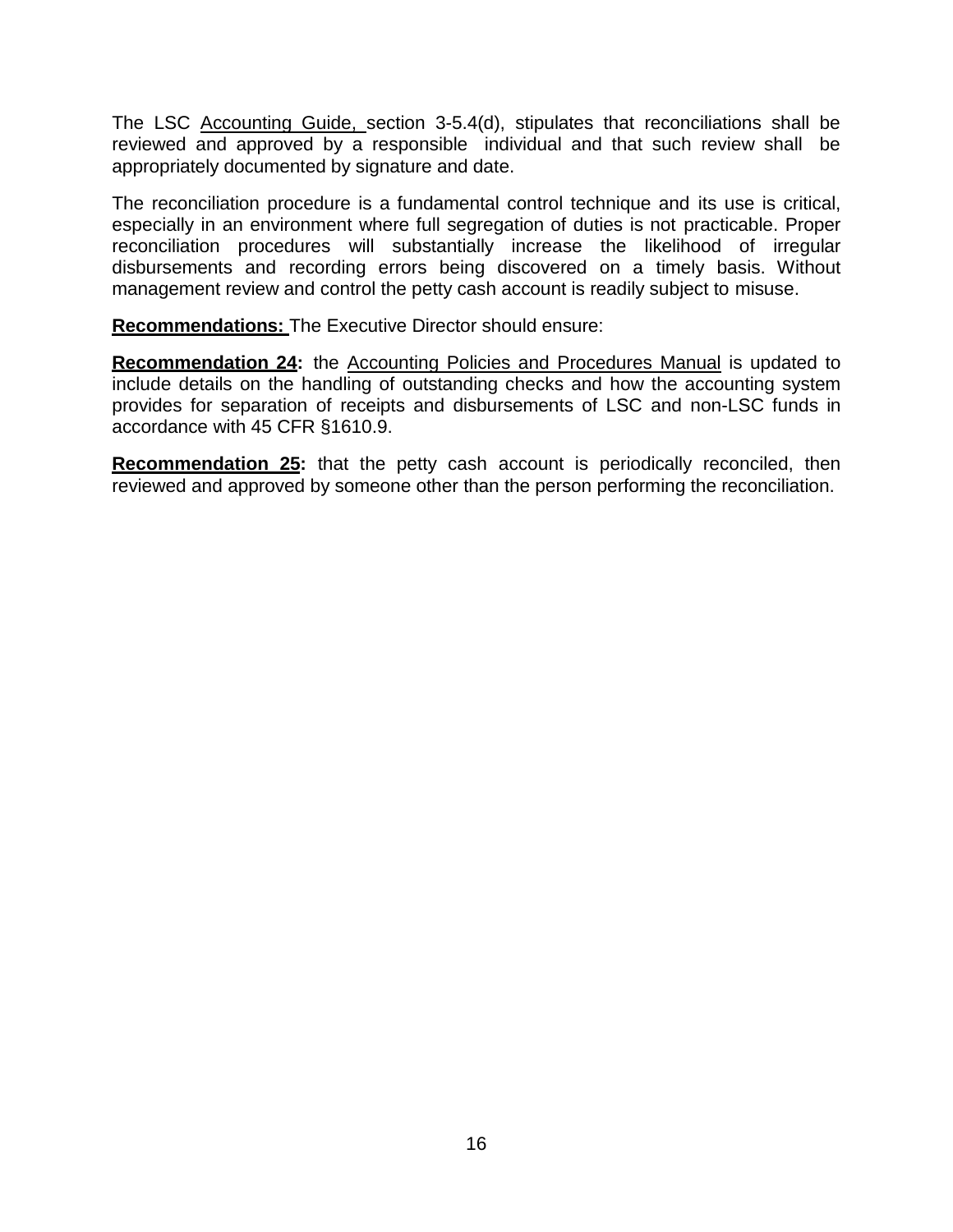## **GRANTEE MANAGEMENT COMMENTS**

<span id="page-21-0"></span>Grantee management agreed with the findings and recommendations contained in the report. Grantee management stated the following:

- They will ensure that all expenses are allocated to funding sources based on predetermined formulas outlined in the cost accounting policy.
- The Finance Manager and Bookkeeper were trained on the accounting system to understand the program.
- They have assigned staff to keep a centralized filing system for all contracts and pertinent supporting documentation, to ensure all contracts meet requirements, and are attempting to obtain contacts from vendors for which they have recurring transactions.
- They are working with the IT Administrator to change the current settings for user access to the accounting software system.
- Annually, upon completion of the audit, the Finance Manager will review the current vendor list and will make "inactive" any vendors that had no transactions during the year.
- The Finance Manager will review and approve all invoices before payment is made, documenting and dating review of invoices or other source documents.
- The accounting system has warnings notifying the user of duplicate check numbers.
- The Accounting Policies and Procedures Manual will be updated to revise the credit card purchase process, reflect LSC's requirements for fixed assets, include the process for handling outstanding checks, and to incorporate all the elements outlined in 45 CFR §1610.9
- The Finance Manager will take responsibility for ensuring that all authorized credit card users have a signed written agreement, only authorized users use the credit cards, and policies are adhered to going forward.
- The grantee will have multiple credit cards in the names of the authorized users for credit card purchases, thereby making each user responsible for the security of his/her card.
- The existing payroll bank account was fixed and will be used to run through payroll transactions.
- Timesheets will be monitored and approved by employee's immediate supervisor.
- Future budgets will be built on funding source requirements and supporting documentation will be maintained.
- General journal entries for the physical inventory will be prepared by the Bookkeeper and reviewed and approved by the Finance Manager.
- Property records have been updated to include all required elements.
- The Bookkeeper reconciles petty cash monthly with review by the Finance Manager, and a log has been set up to show the reconciliation and approval process.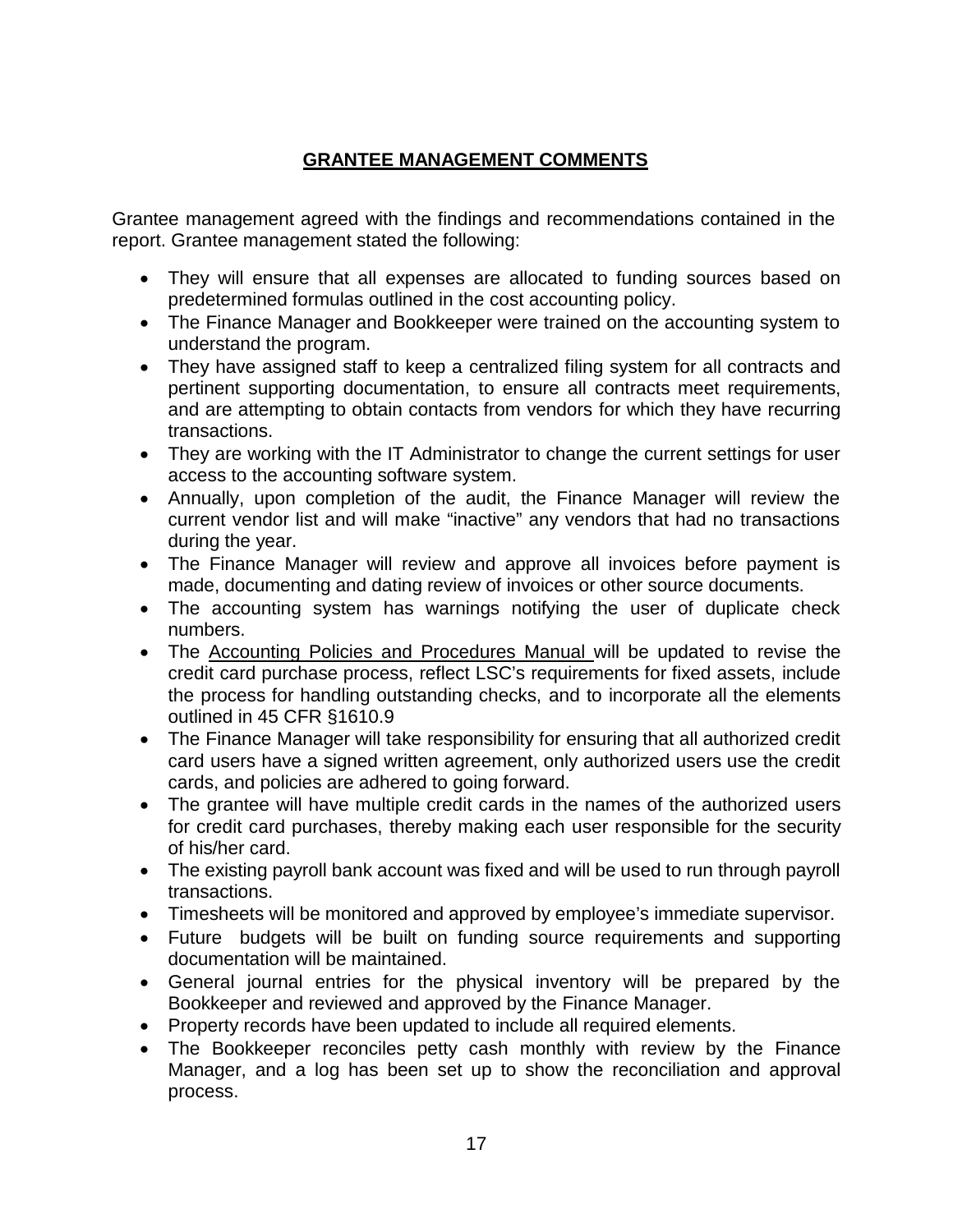## **OIG EVALUATION OF GRANTEE MANAGEMENT COMMENTS**

<span id="page-22-0"></span>The OIG considers the proposed actions to all the Recommendations as responsive. The actions planned and implemented by grantee management to address the issues and revise and updates its Accounting Policies and Procedures Manual should correct the issues identified in the report.

Recommendations 1 and 2 will remain open until we receive supporting documentation of an expense report by funding source generated from QuickBooks.

Recommendation 7 will remain open until the grantee provides supporting documentation of the updated user access rights for the accounting system.

Recommendation 8 will remain open until the grantee updates the vendor list and purges vendors no longer used.

Recommendations 11, 21, and 24 will remain open until we receive the updated Accounting Policies and Procedures Manual.

Recommendations 12 and 13 will remain open until the grantee provides supporting documentation of the updated list of authorized users and their credit card acknowledgement receipts.

Recommendation 17 will remain open until the grantee provides supporting documentation of a payroll bank account statement where the account was used to process payroll.

Recommendation 18 will remain open until supporting documentation is provided of timesheets being approved by immediate supervisors.

Recommendations 19 and 20 will remain open until we receive supporting documentation of the accounting system generating monthly management reports of expenses and budget versus actuals by funding source.

Recommendation 23 will remain open until the grantee provides supporting documentation of the updated property records including all required elements.

Recommendations 3, 4, 5, 6, 9, 10, 14, 15, 16, 22, and 25 are considered closed.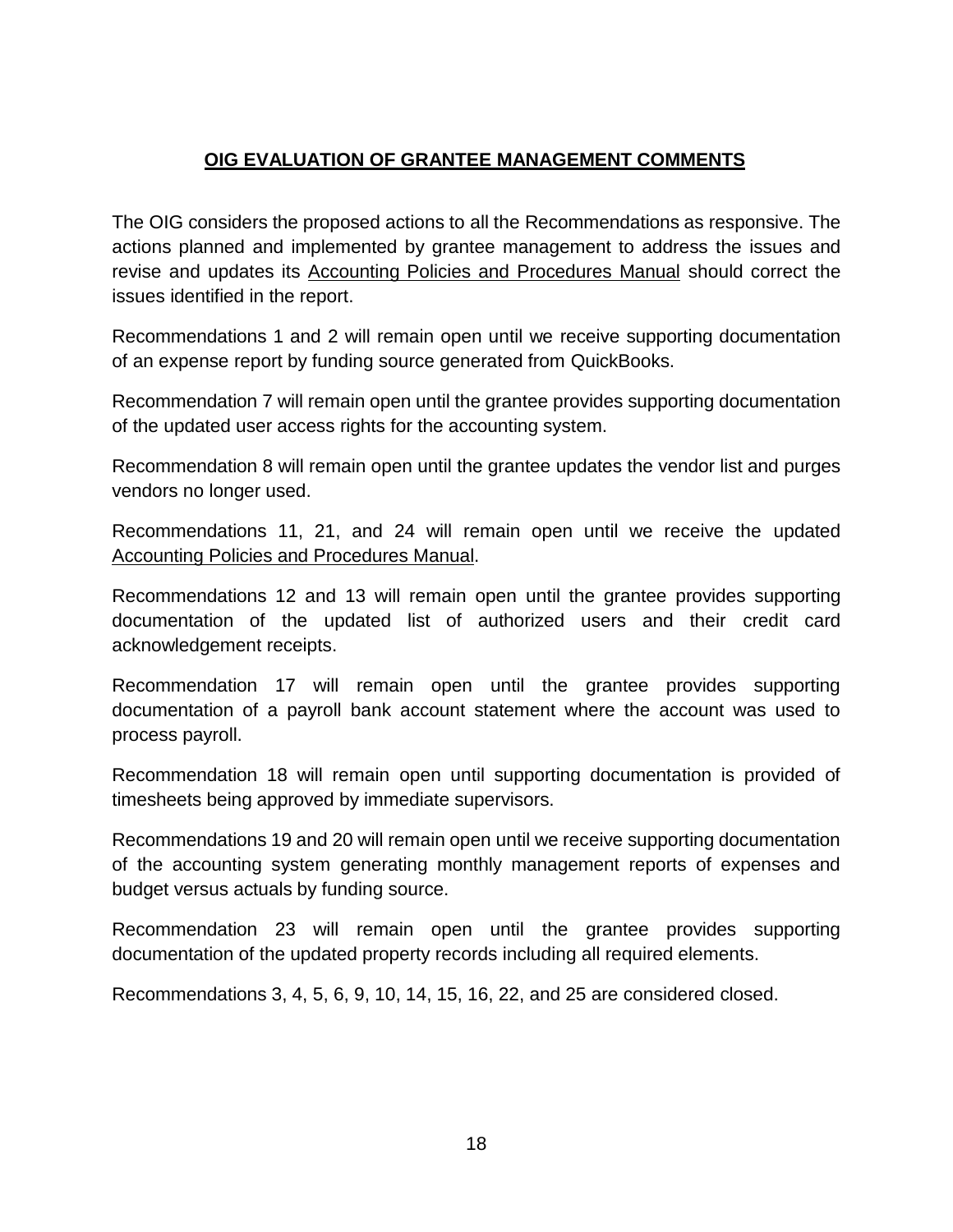## **APPENDIX I**

## **SCOPE AND METHODOLOGY**

To accomplish the audit objective, the OIG identified, reviewed, evaluated and tested internal controls related to the following activities:

- Cash Disbursements,
- Credit/debit cards,
- Contracting,
- Cost Allocation,
- Derivative income,
- General Ledger and Financial Controls,
- Internal Management Reporting and Budgeting,
- Property and Equipment,
- Employee Benefits and
- Payroll.

To obtain an understanding of the internal controls over areas reviewed, grantee policies and procedures were reviewed including manuals, guidelines, memoranda and directives, setting forth current grantee practices. Grantee officials were interviewed to obtain an understanding of the internal control framework and management and staff were interviewed as to their knowledge and understanding of the processes in place. To review and evaluate internal controls, the grantee's internal control system and processes were compared to the guidelines in the *Fundamental Criteria of an Accounting and Financial Reporting System (Fundamental Criteria)* contained in the LSC Accounting Guide. This review was limited in scope and not sufficient for expressing an opinion on the entire system of grantee internal controls over financial operations.

We assessed the reliability of computer generated data the grantee provided by reviewing available supporting documentation for the entries selected for review, conducting interviews and making physical observations to determine data consistency and reasonableness. We performed various tasks to determine reliability of data used during our fieldwork including vouching, recalculations, tracing, and comparing data. Based on steps performed, we determined that the computer processed data is reliable and sufficient for the purposes of this report.

To test for the appropriateness of expenditures and the existence of adequate supporting documentation, disbursements from a judgmentally selected sample of vendor files were reviewed. The sample consisted of 84 disbursements which included 110 transactions totaling \$262,842.37. The sample represented approximately 22 percent of the \$1,185,464.56 disbursed for expenses other than payroll during the period July 1, 2016 through August 31, 2017. To assess the appropriateness of expenditures, we reviewed invoices and vendor lists, then traced the expenditures to the general ledger. The appropriateness of those expenditures was evaluated based on the grant agreements, applicable laws and regulations and LSC policy guidance.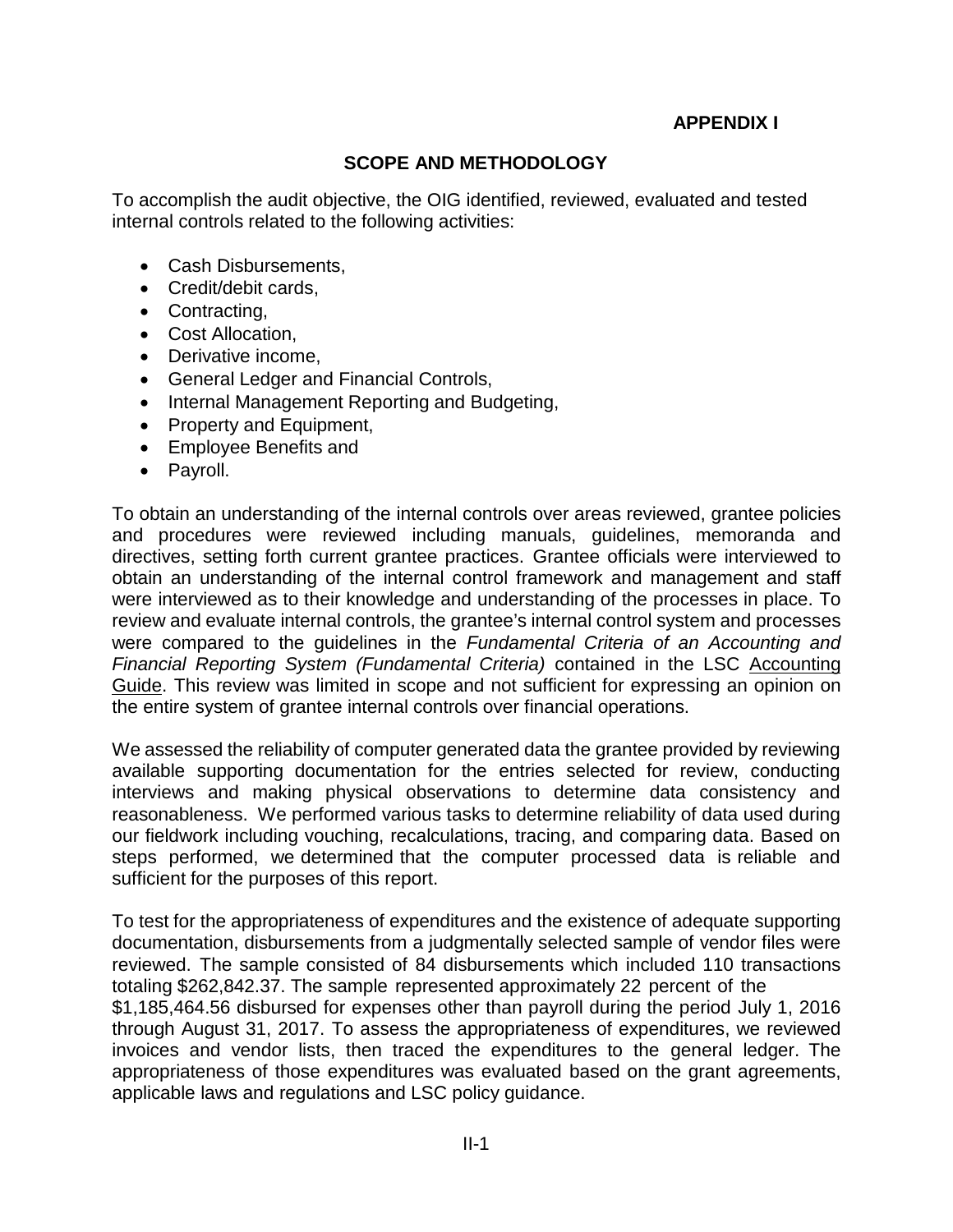In addition to the disbursements, we sampled seven credit card statements consisting of 71 transactions totaling \$21,114.03. We assessed the appropriateness of the expenditures and the existence of approvals and adequate supporting documentation.

To evaluate and test internal controls over the employee benefits, payroll, contracting, internal management reporting and budgeting, general ledger and financial controls, as well as derivative income, we interviewed appropriate program personnel, examined related policies and procedures as applicable and selected specific transactions to review for adequacy.

To evaluate the adequacy of the cost allocation process, we discussed the process with grantee management and requested, for review, the grantee's written cost allocation policies and procedures as required by the LSC Accounting Guide. We reviewed selected transactions to determine if the amounts allocated were in conformity with the documented SLSC allocation process and if the transactions were properly allocated in the accounting system.

Controls over purchasing, recording, inventorying and disposing of property and equipment were reviewed by examining current grantee practices in comparison with LSC regulations and policies outlined in the LSC Accounting Guide.

The on-site fieldwork was conducted from October 16, 2017 through October 25, 2017. Our work was conducted at the grantee's administrative office in Wethersfield, CT and at LSC headquarters in Washington, DC. Documents reviewed pertained to the period July 1, 2016 through August 31, 2017.

This audit was conducted in accordance with generally accepted government auditing standards. Those standards require that the audit be planned and performed to obtain sufficient, appropriate evidence to provide a reasonable basis for the findings and conclusions based on the audit objectives. The OIG believes the evidence obtained provides a reasonable basis for the findings and conclusions based on the audit objectives.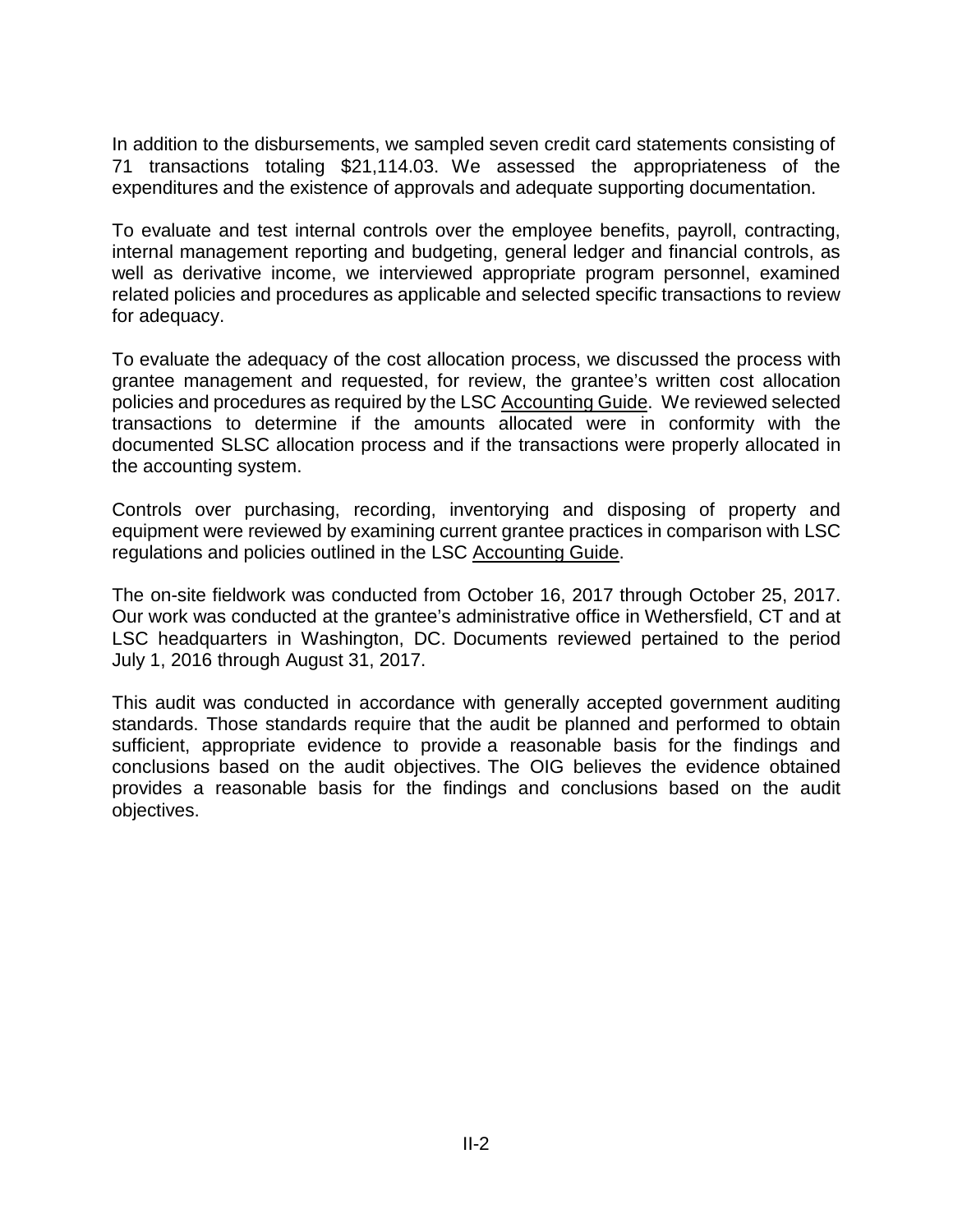## **APPENDIX II**

#### *STATEWIDE LEGAL SERVICES OF CONNECTICUT, INC. RNO 107000*

#### *RESPONSES TO LCS-OIG REPORT ON SELECTED INTERNAL CONTROLS*

#### *Cost Allocation:*

*Recommendation 1*: Ensure the accounting system's general ledger is designed to accommodate fund, cost or functional accounting which would allow for allocation of expenses by funding source and provide an adequate audit trail.

We have checked the version of Quickbooks we are using and it can accommodate fund accounting. By April 30, 2018, the Finance Manager and Bookkeeper will ensure that all expenses for calendar year 2018 and subsequent years are allocated to funding sources based on predetermined formulas outlined in our *Cost Accounting Policy*, which is part of our *Accounting Policies and Procedures Manual*.

*Recommendation 2:* Enforce consistency in following the written cost allocation policy including all formulas and methodology.

As mentioned above, the Finance Manager and Bookkeeper will ensure that all SLS expenses will be allocated to funding sources based on the methodology outlined in our *Cost Accounting Policy*.

*Recommendation 3:* Ensure the accounting staff will obtain training on the accounting system's capabilities so staff will be able to utilize all the functions contained within the system.

In August 2017, the Finance Manager and Bookkeeper participated in a 3-day webinar on the functions of Quickbooks for Nonprofits, the version of Quickbooks we are currently using. We also purchased the manuals that were offered with the webinar series, which will further help us to understand the program. And lastly, we have just been contacted by a Business Advisor from Quickbooks who will be available to us now if we need help meeting our needs.

#### *Contracting:*

*Recommendation 4:* Contracts for services are written, signed, and maintained for all business arrangements, especially those recurring in nature. The contract should fully document the agreed upon terms, selling price, and payment terms and should be reviewed periodically to ensure that written terms are defined and current.

The Finance Manager has assumed responsibility for ensuring that all contracts going forward meet the above requirements. She is also attempting to obtain contracts from vendors to which SLS has had recurring transactions in the past, but no formal contracts are currently on file.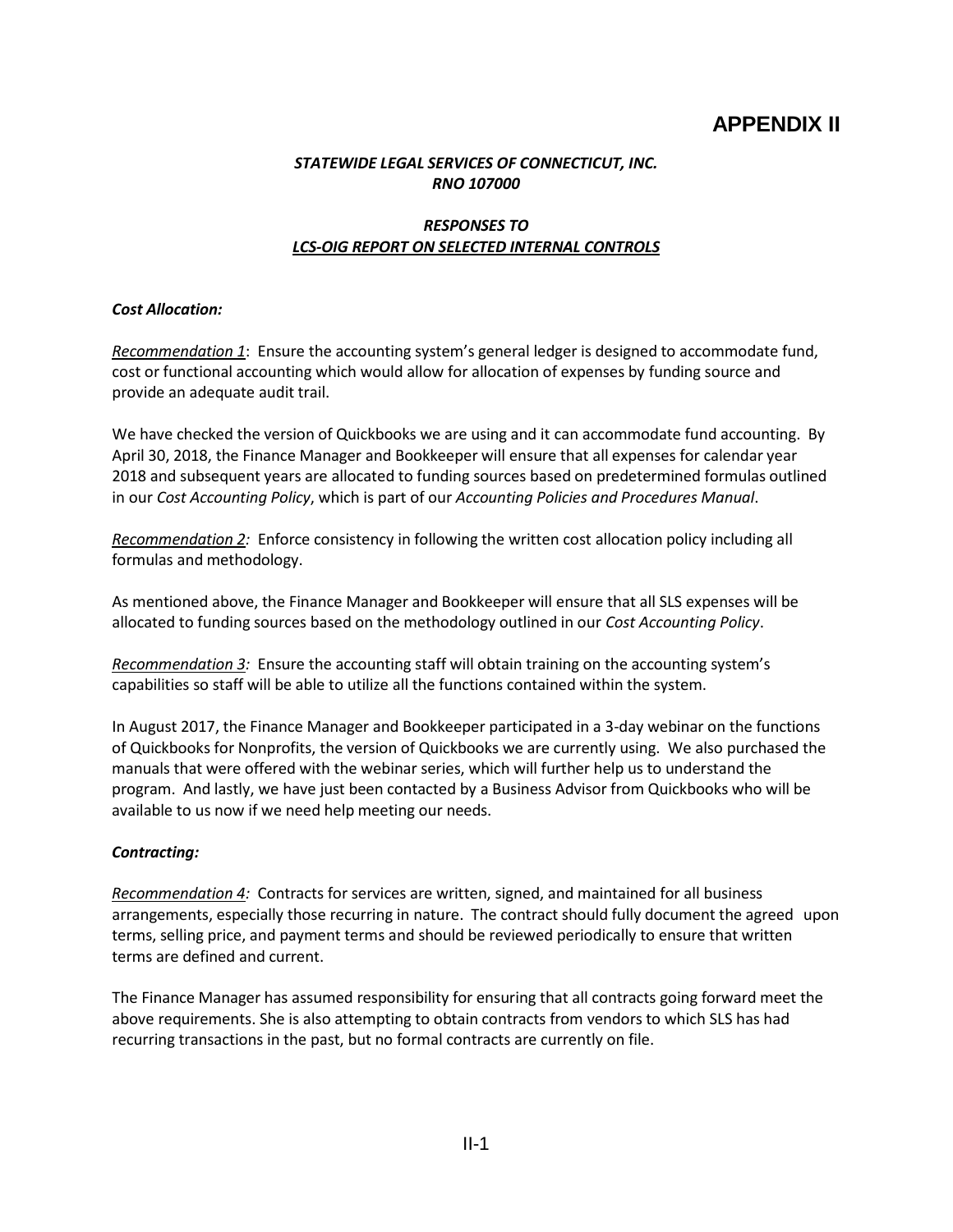*Recommendation 5:* A centralized filing system for all contracts is maintained and contains all pertinent documents related to the solicitation of bids, including receipt and evaluation of bids, sole source justification, vendor selection, a signed contract or agreement, required approvals, and any agreed upon modifications to a contract or agreement.

The Finance Manager has taken responsibility for keeping a centralized filing system for all contracts and ensuring that all pertinent documents are kept in this file.

*Recommendation 6:* The process for each contract action is fully documented in writing, such as sole source justification and documentation of competition, if competitively bid.

The Finance Manager will ensure that all contracts entered into by SLS will be fully documented and follow the requirements outlined by LSC. She will also document sole source justification for those contracts previously entered into by SLS management prior to her hire date and which are still active.

#### *Disbursements:*

*Recommendation 7:* User access to the accounting information system is set up in accordance with the employee's responsibilities so that access to the financial records is limited.

By March 15, 2018, the Finance Manager will work with SLS' IT Administrator to change the current settings for user access to the accounting software system. The Finance Manager will have full user access to the accounting system, whereas the Bookkeeper will have limited access pursuant to her job responsibilities. The Finance Manager will also update the *Accounting Policies and Procedures Manual* to include the User access policy for the accounting system. Revisions to the manual are expected to be completed by April 30, 2018.

*Recommendation 8:* Duties involving the maintenance of the vendor list and vendor payment processing are adequately segregated and the vendor list is regularly purged and maintained to reflect current active vendor information.

The Finance Manager will take responsibility for maintaining the vendor list, adding new vendors when needed. Annually, upon completion of the audit, the Finance Manager will review the current vendor list and will make "inactive" any vendors that have had no transactions during the year. The vendor payment process has already been segregated between the Finance Manager and the Bookkeeper. Specific duties related to this process will be outlined in the revised *Accounting Policies and Procedures Manual*.

*Recommendation 9:* All expenses incurred by the grantee are reviewed and appropriately approved before a commitment of resources is made. This includes documenting and dating said review and approval on invoices and other source documents.

The Finance Manager has taken responsibility for this process. She reviews and approves all invoices before payment is made. Documenting and dating review of invoices or other source documents has already been put into place as of October 1, 2017.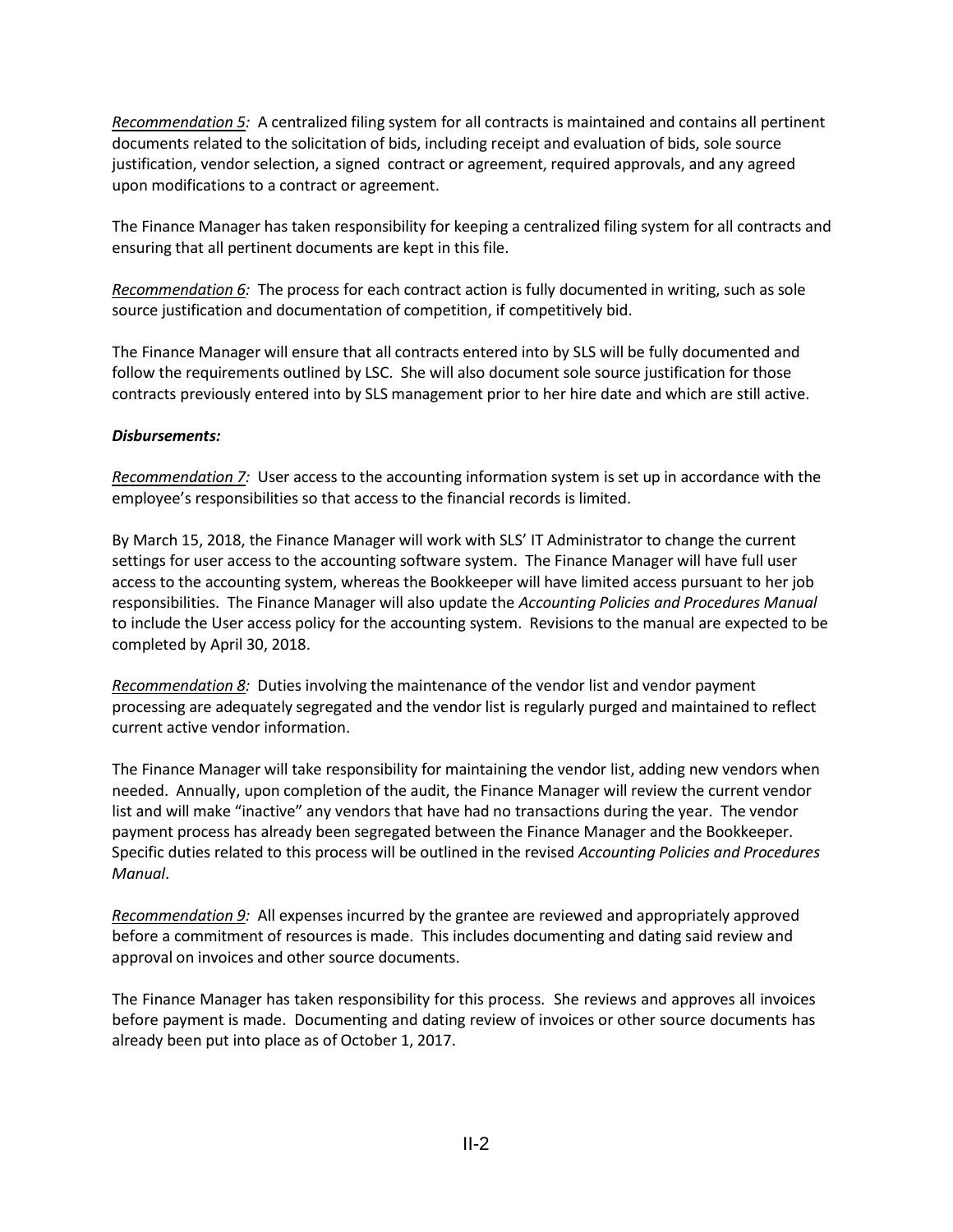*Recommendation 10:* The accounting information system is configured to detect duplicate check numbers and generate warnings notifying the user of the anomaly. Furthermore, the ability to override these warnings should be disabled/restricted in the system and the user should be expected to comply with them. Abiding by the system's controls will enhance the integrity of the financial records.

The Finance Manager and Bookkeeper have ensured that the accounting system does have warnings notifying the user of duplicate check numbers. This warning system has not been disabled.

#### *Credit Cards:*

*Recommendation 11:* Update the Accounting Policies and Procedures Manual to include details regarding:

- the credit card payment procedures;
- the approval process;
- how impermissible charges are handled;
- the type of charges allowed;
- the types of supporting documentation required;
- the issuance processes; and,
- the reconciliation processes.

The Finance Manager will be revising the section on *Credit Card Purchases* in the *Accounting Policies and Procedures Manual* to reflect the new procedures in place and will ensure that all of the above requirements are included in this section. She anticipates making final changes to the credit card purchases policy by March 1, 2018 and will include these changes in the revised manual expected to be completed by April 30, 2018, with subsequent approval by the Finance & Audit Committee at their May 2018 meeting.

*Recommendation 12:* Obtain a written agreement for each current, authorized credit card user. For further authorized users, this should be a requirement. This document should stipulate that it is the holder's responsibility to use the card for business purposes only, and that no misuse will occur. It should state that the cardholder will be held accountable for any personal charges made on the card.

The Finance Manager will take responsibility for ensuring that all authorized credit card users will have a signed written agreement in place by March 1, 2018.

*Recommendation 13:* Ensure the credit card is secured so only the Executive Director has access, as stated by the SLSC Accounting Policies and Procedures Manual.

As stated above, new procedures will be in place regarding credit card purchases. It has been decided that instead of just one credit card for the Executive Director, we will have multiple credit cards in the names of the authorized users for credit card purchases. Each user will be responsible for the security of his/her card. We expect to have the cards in place by March 30, 2018. Each user will sign a written agreement outlining their responsibilities regarding credit card use and security of their card. All procedures regarding the use of the card will be outlined in SLS' accounting manual.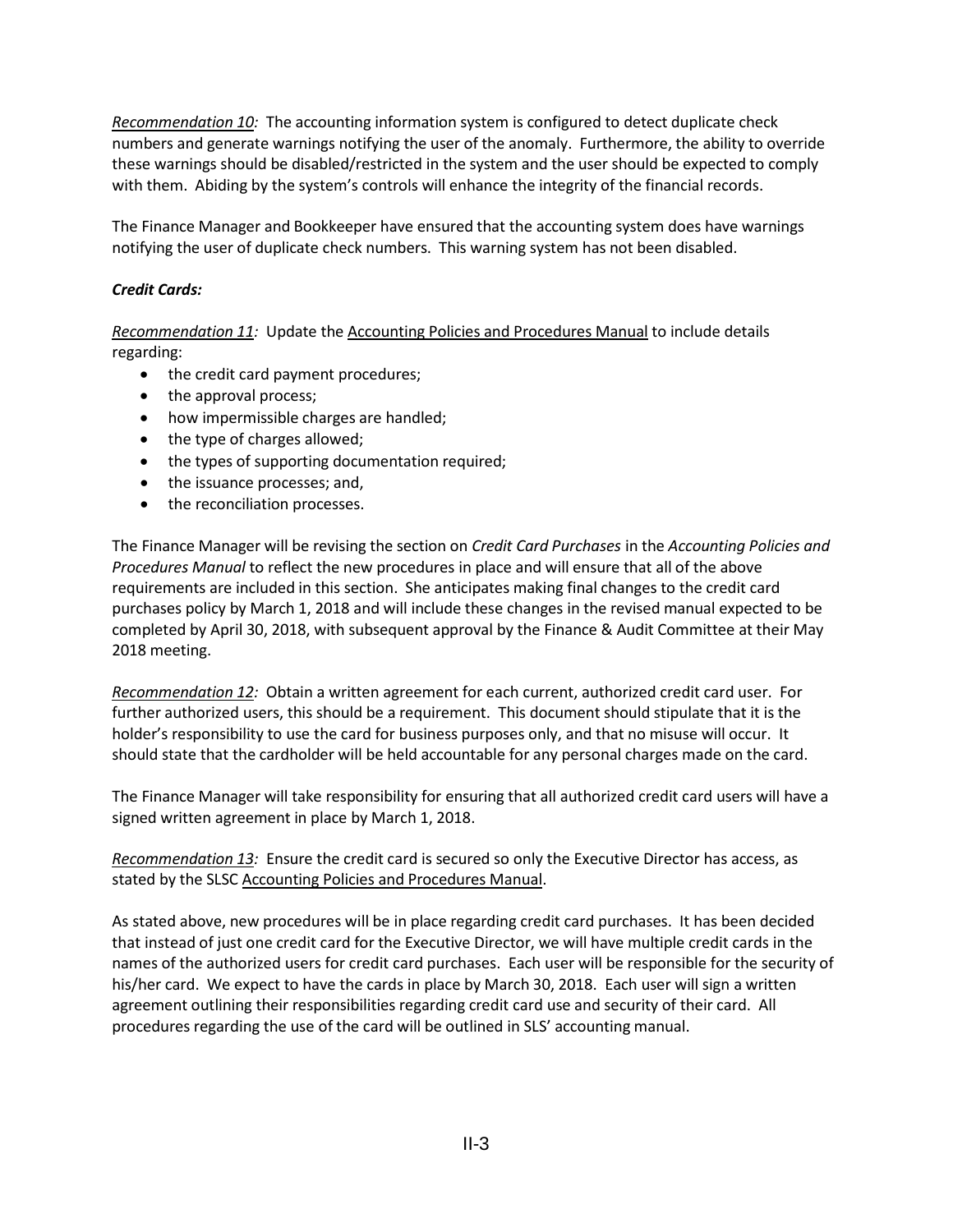*Recommendation 14:* Ensure that only authorized users with signed credit card agreement forms on file use the credit card.

The Finance Manager will be responsible for ensuring that only authorized users are allowed to use the credit card. She will take responsibility of the credit card and credit card log and ensure that all signatures, documentation, etc. has been obtained for accounting purposes.

*Recommendation 15:* Enforce the grantee's current policy and ensure that authorized users record any credit card purchases in the credit card log.

The Finance Manager will ensure that the revised credit card purchases policy as outlined in the revised *Accounting Policies and Procedures Manual* is adhered to going forward.

*Recommendation 16:* Ensure approvals are made and documented in the credit card log for all credit card transaction, including the two signatures required for transactions over \$1,000.

The Finance Manager will ensure that the revised credit card purchases policy as outlined in the revised *Accounting Policies and Procedures Manual* is adhered to going forward.

#### *Payroll:*

*Recommendation 17:* Payroll activities are not processed in the general bank account but in a separate payroll account with staff properly and adequately trained on the operation of the account.

As of the second payroll in March 2018, all payroll transactions will run through a separate payroll account. The Finance Manager has worked with Webster Bank to fix the existing SLS payroll bank account to work as it should to accommodate the process.

*Recommendation 18:* Timesheets are monitored and approved by the employee's immediate supervisor that has daily contact with staff.

This process will be implemented as of March 1, 2018.

#### *Internal Reporting and Budgeting:*

*Recommendation 19:* Budgets are built from cost centers or funding sources.

The Finance Manager will take responsibility to ensure that future SLS budgets are built on funding source requirements and will ensure that documentation on the process is maintained.

*Recommendation 20:* Expenses are tracked by grant within the accounting system so that a report for each funding source versus actual can be incorporated as a part of the monthly management reports.

We expect to have this process in place by April 30, 2018.